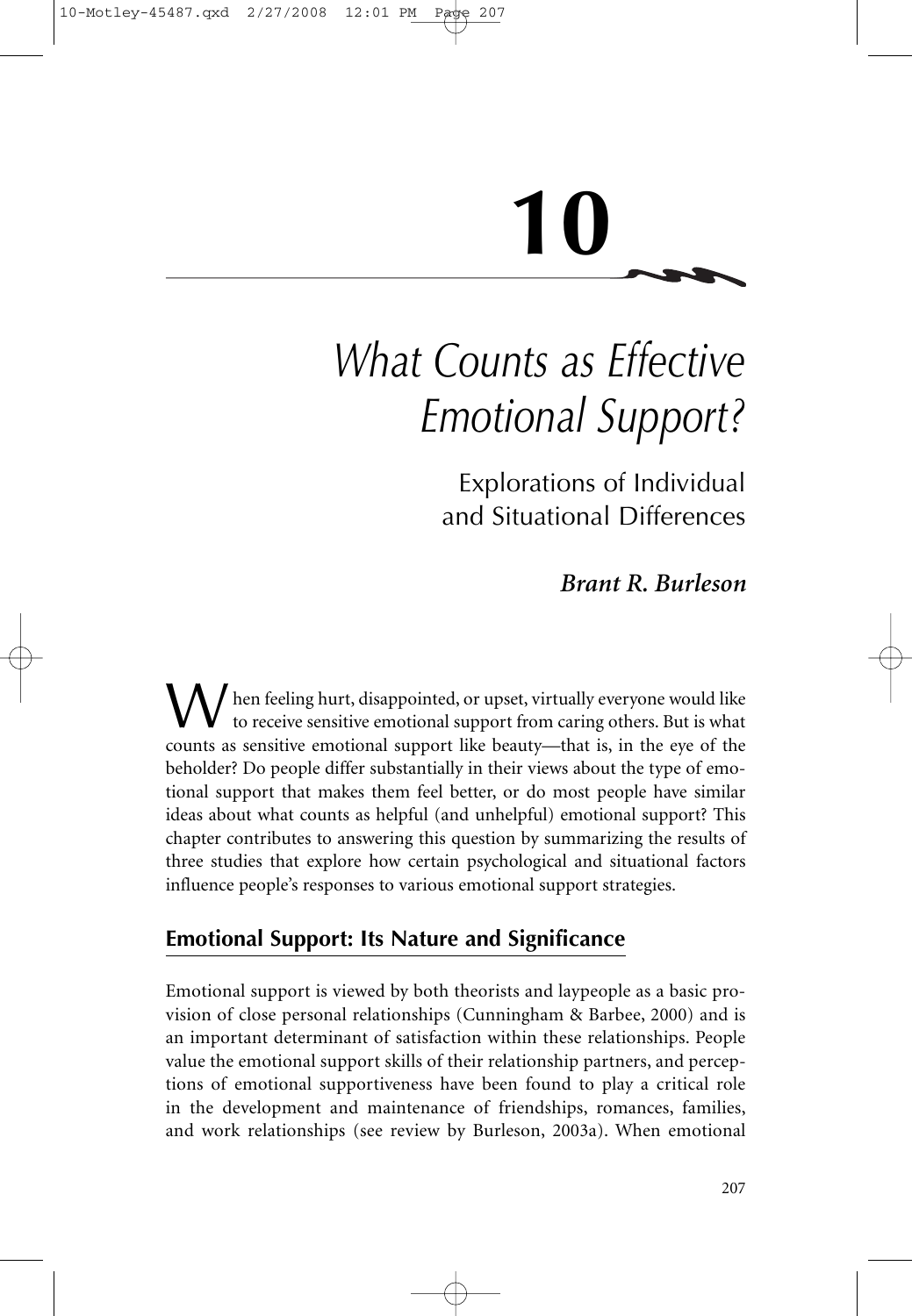support is provided skillfully (i.e., addresses a distressed other's feelings in a sensitive and effective way), it can yield numerous benefits for the recipient, including improvements in emotional states (Burleson & Goldsmith, 1998), coping (Stroebe & Stroebe, 1996), and even health (Wills & Fegan, 2001). Unfortunately, research indicates, many attempts to provide emotional support are *not* experienced as sensitive and effective by recipients. There is a burgeoning literature concerned with "support attempts that fail," "miscarried helping," and "cold comfort" (see Holmstrom, Burleson, & Jones, 2005) showing that well-meaning but insensitive attempts to provide emotional support are all too common and can be quite harmful to recipients, intensifying their emotional hurt, undermining their coping, and even damaging their health.

Providing effective, sensitive support thus requires more than good intentions; those who provide truly helpful support must know what to say (as well as what not to say). So what properties of messages are generally perceived as providing helpful, sensitive support? One useful approach to characterizing the features of more and less effective supportive messages makes use of the concept known as *person centeredness.*

In comforting contexts, person centeredness reflects the extent to which messages explicitly acknowledge, elaborate, legitimize, and contextualize the distressed other's feelings and perspective (Burleson, 1994). Thus messages low in person centeredness (LPC) deny the other's feelings and perspective by criticizing his or her feelings, challenging the legitimacy of those feelings, or telling the other how he or she should act and feel. Messages that exhibit a moderate degree of person centeredness (MPC) afford an implicit recognition of the other's feelings by distracting attention from the troubling situation, offering expressions of sympathy and condolence, or presenting non-feeling-centered explanations of the situation intended to reduce the distress (e.g., citing mitigating circumstances). In contrast, highly personcentered (HPC) comforting messages explicitly recognize and legitimize the other's feelings, help the other to articulate those feelings, elaborate reasons why those feelings might be felt, and assist the other to see how those feelings fit in a broader context. Examples of comforting messages that vary in level of person centeredness are presented in Table 10.1. Numerous studies have found that HPC messages are evaluated as more sensitive, effective, helpful, and appropriate than MPC and especially LPC messages (see review by Burleson, Samter, et al., 2005).

#### **Differences in Responses to Person-Centered Comforting**

Important as these findings are, they do not mean that all people necessarily find HPC comforting messages superior to MPC or LPC messages in all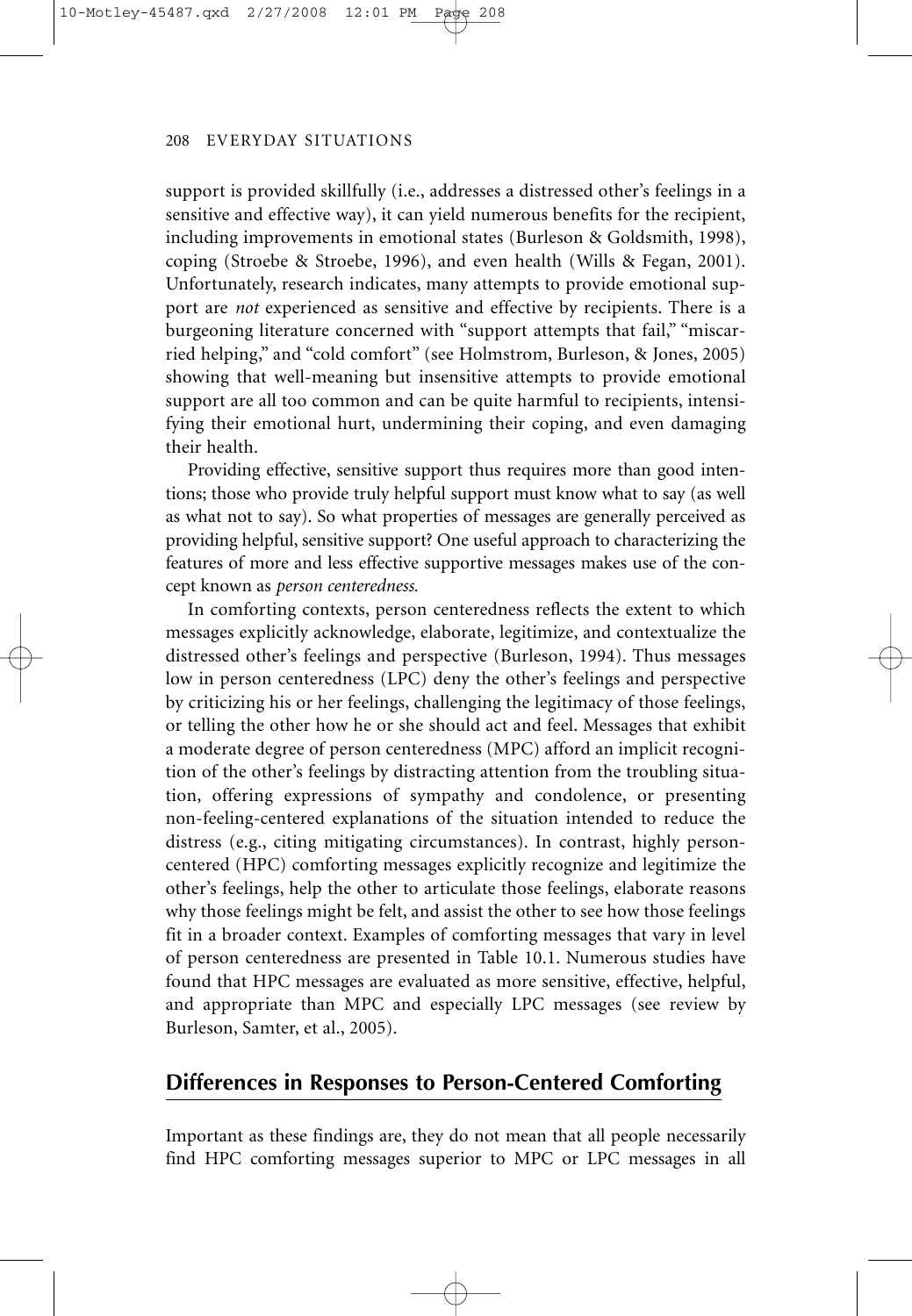**Table 10.1** Comforting Messages That Exhibit Low, Moderate, and High Levels of Person Centeredness

Set 1: Messages that might be used to comfort a college student friend who is somewhat irritated about not doing well on a quiz that counts 1% of the class grade (mild problem severity and emotional upset)

**Low Person-Centered Message** *(Deny receiver's feelings by criticizing and challenging him or her, telling receiver how to feel or act)*

Well, that's too bad, but maybe you're just not trying hard enough. Maybe that's why you didn't do so well on the quiz. You're probably just gonna have to study harder. You know, you shouldn't be so upset about it if you didn't study as hard as you could have. I'm sure that you'll get better grades when you study harder. But right now, can you just try to forget about the quiz? I mean, remember that there are more important things in the world than stupid quizzes over class readings. Anyway, it's a pretty dumb class; it's really not worth worrying about. So just try to forget about it. Just think about something else.

**Moderately Person-Centered Message** *(Expressions of sympathy and condolence, presenting non-feeling-centered explanations of the situation)* 

Well, I'm really sorry you didn't do better on the quiz. I wish you'd done better on it too. But I can see how this happened. College is really tough sometimes. It's really too bad that you didn't do as well on this one. I've heard a lot of people don't do well on those quizzes. You did better on all the other ones and will probably do well on the rest of them. And hey, I heard you aced that biology midterm last week that was great! I know! Those guys that live over on Sylvia Street are having a party tonight. Do you want to go get some dinner and then go to the party?

**Highly Person-Centered Message** *(Explicitly recognize and legitimize the other's feelings, help the other to articulate those feelings, elaborate reasons why those feelings might be felt, and assist the other to see how those feelings fit in a broader context)*

Well, I understand why you're feeling bummed out about the quiz. I can appreciate why you're feeling down right now. I mean, not doing as well as you want on an assignment is always hard. It's just so frustrating sometimes to work really hard in a class and still not do as well as you want. The same thing happened to me earlier this year, so I can guess how disappointed you must feel about this. It's probably hard to look at it this way, but maybe you've learned something from this that will help you do better on the next quiz. I'd be happy to talk to you more about this, if you want.

\*\*\*\*\*\*\*\*\*\*\*\*\*\*\*\*\*\*\*\*\*\*\*\*\*\*\*\*\*\*\*\*\*\*\*\*\*\*\*\*\*\*\*\*\*\*\*\*\*\*\*\*\*\*\*\*\*\*\*\*\*\*\*\*\*\*\*\*\*\*\*\*\*\*

Set 2: Messages that might be used to comfort a college student friend who is moderately upset about having his or her car booted in a university garage for parking in a reserved space and having to pay \$350 in fines and fees to have the boot removed (moderate problem severity and emotional upset)

*(Continued)*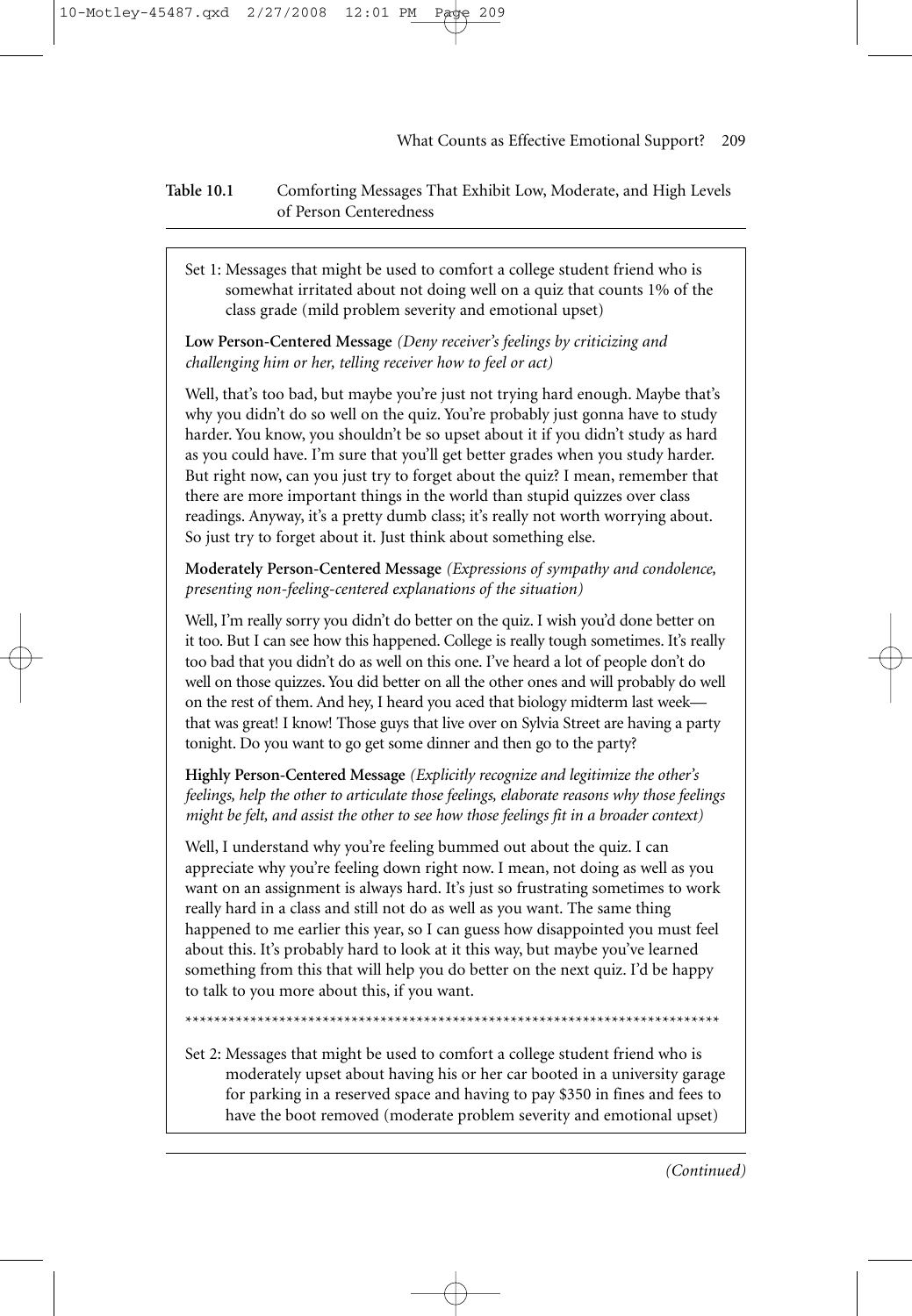#### **Table 10.1** (Continued)

#### **Low Person-Centered Message**

Well, you'll have to pay those fines and tickets, but it could be worse—they could have towed and impounded your car. They can do that when you park in a reserved space during the day. So, you got off comparatively easy—you should remember that and be grateful. And try not to make such a big thing out of it, because you'll only upset yourself. This is one of those things that is not really worth worrying about; just pay the fine so you can move on and forget about it. I guess next time you should be more careful about parking in the garage overnight.

#### **Moderately Person-Centered Message**

Well, I'm really sorry that your car got booted. I wish this hadn't happened, but it seems like one of those things that can just happen sometimes. This university is out to take students for every dollar it can. I see parking boots on people's cars all the time around campus. I guess they really mean it when they say they'll ticket at 7 a.m. Hey, I know! There's a party over on Waldron Street tonight. It might be just the thing to cheer you up. I can pick you up later so you don't have to drive.

#### **Highly Person-Centered Message**

Of course, you're really mad right now! This is *so* outrageous! I mean, you were only 5 minutes late moving your car; you'd figure they'd give you a break. But not here, I guess; sounds like you got hit by one of those ticket Nazis. It's no fun having to pay those fines and tickets, and it's not like you don't have better things to do with the money! I'd be angry too. I mean, I totally understand, especially since you might be short on cash right now. I'm happy to help you blow off some steam about this; just wish I could do more!

circumstances. In recognition of this, a growing number of studies have sought to determine whether people differ in the types of comforting messages they view as helpful and prefer to receive when they need support.

Knowing whether and why people differ in their responses to various comforting messages is important for several practical and theoretical reasons. From a pragmatic point of view, it is of obvious importance to determine whether groups of individuals systematically differ in their responses to distinct comforting approaches: clearly, helpers will want to know whether some groups of people respond more favorably to certain comforting strategies than do others; if so, types of support strategies can be matched with types of people to achieve the most desirable outcomes.

From a theoretical point of view, knowing whether and why people differ in their response to comforting approaches should help us to better understand the mechanisms through which comforting messages work to bring improvements in affect and coping behavior. For example, some theorists (e.g., Tannen,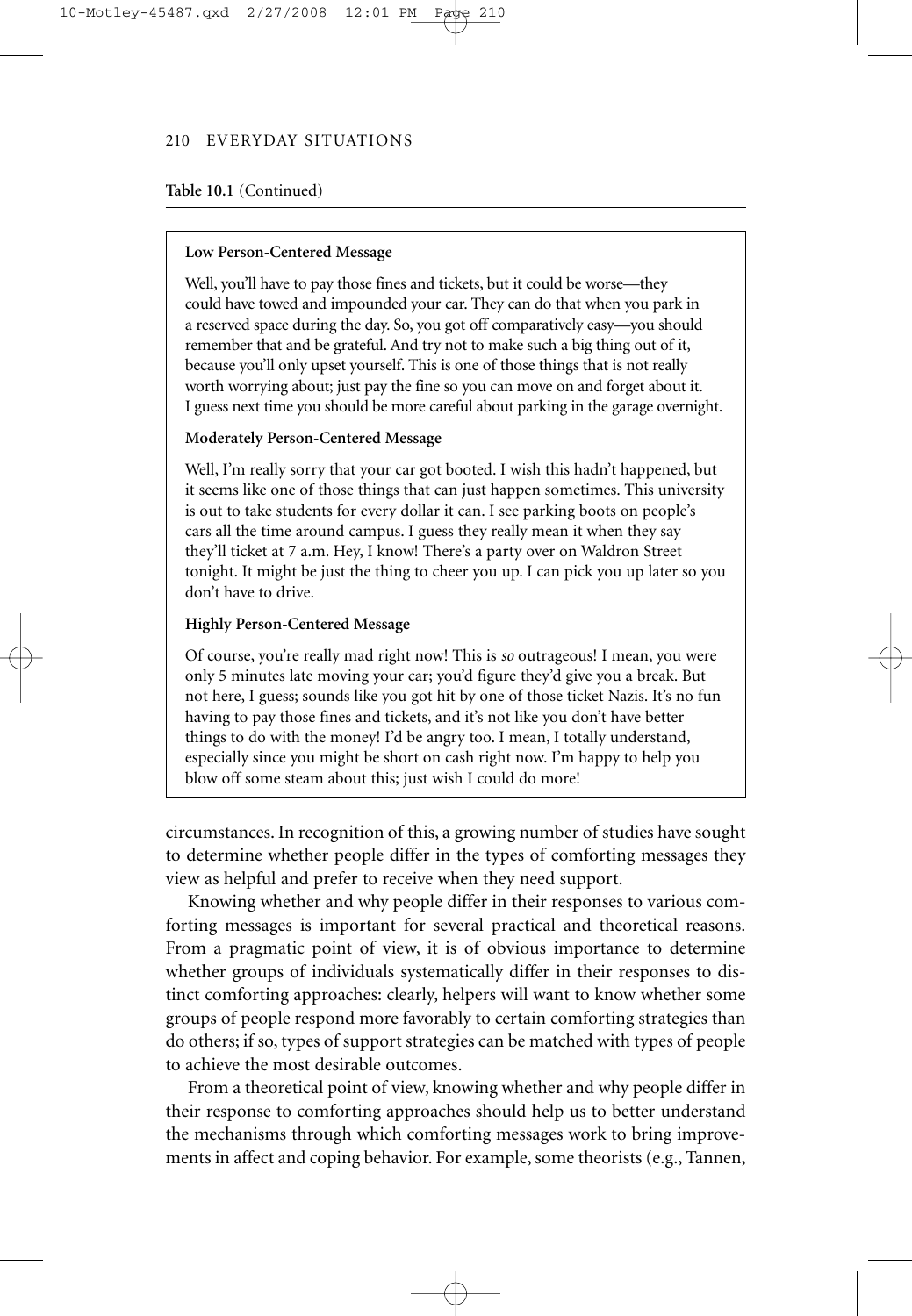1990; Wood, 2000) maintain that certain comforting strategies effectively reduce emotional distress in some groups of people but not in other groups; these theorists hold that comforting strategies are effective within certain groups because they are the conventionally recognized and accepted devices in those groups for conveying care and concern. In contrast, other theorists (Burleson & Goldsmith, 1998) maintain that certain comforting strategies (such as HPC messages) should work effectively with virtually all people because of how these strategies impact the psychological functioning of their recipients. Thus by examining the extent to which distinct groups of people respond similarly or differently to various comforting strategies, we not only can determine what comforting messages should work best with an intended recipient but also can gain insight into why these messages produce certain cognitive, affective, and behavioral outcomes.

# **The Current Focus: Psychological and Situational Factors That Influence Responses to Person-Centered Comforting**

/27/2008

In recent years, studies have examined whether people who belong to distinct *demographic groups* respond differently to various comforting messages. Demographic characteristics (e.g., age, sex, nationality) are an obvious place to begin looking for similarities and differences in responses to comforting messages, since considerable research indicates that people who belong to different demographic groups communicate in distinct ways (see Gudykunst & Matsumoto, 1996). And in fact, numerous studies have detected statistically significant differences in responses to comforting messages exhibiting different degrees of person centeredness as a function of recipient demographic characteristics such as age, sex, ethnicity, and nationality (see review by Burleson, 2003b). However, most of these demographic differences have been small in magnitude, usually accounting for only 1% to 3% of the variability in responses to these messages and never accounting for more than 10% of the variability.

More important, recent theory and research suggest that responses to comforting messages may differ more as a function of recipient psychological characteristics (e.g., personality traits and cognitive abilities) than as a function of demographic variables. Of course, demographic factors do not themselves directly influence responses to messages. Rather, certain demographic factors are generally associated with particular patterns of socialization and social experience, which, in turn, shape the personality traits and cognitive orientations of the people in these groups. Theoretically, then, responses to comforting messages should be influenced most directly by underlying psychological factors that mediate the effects of demographic differences on responses to messages.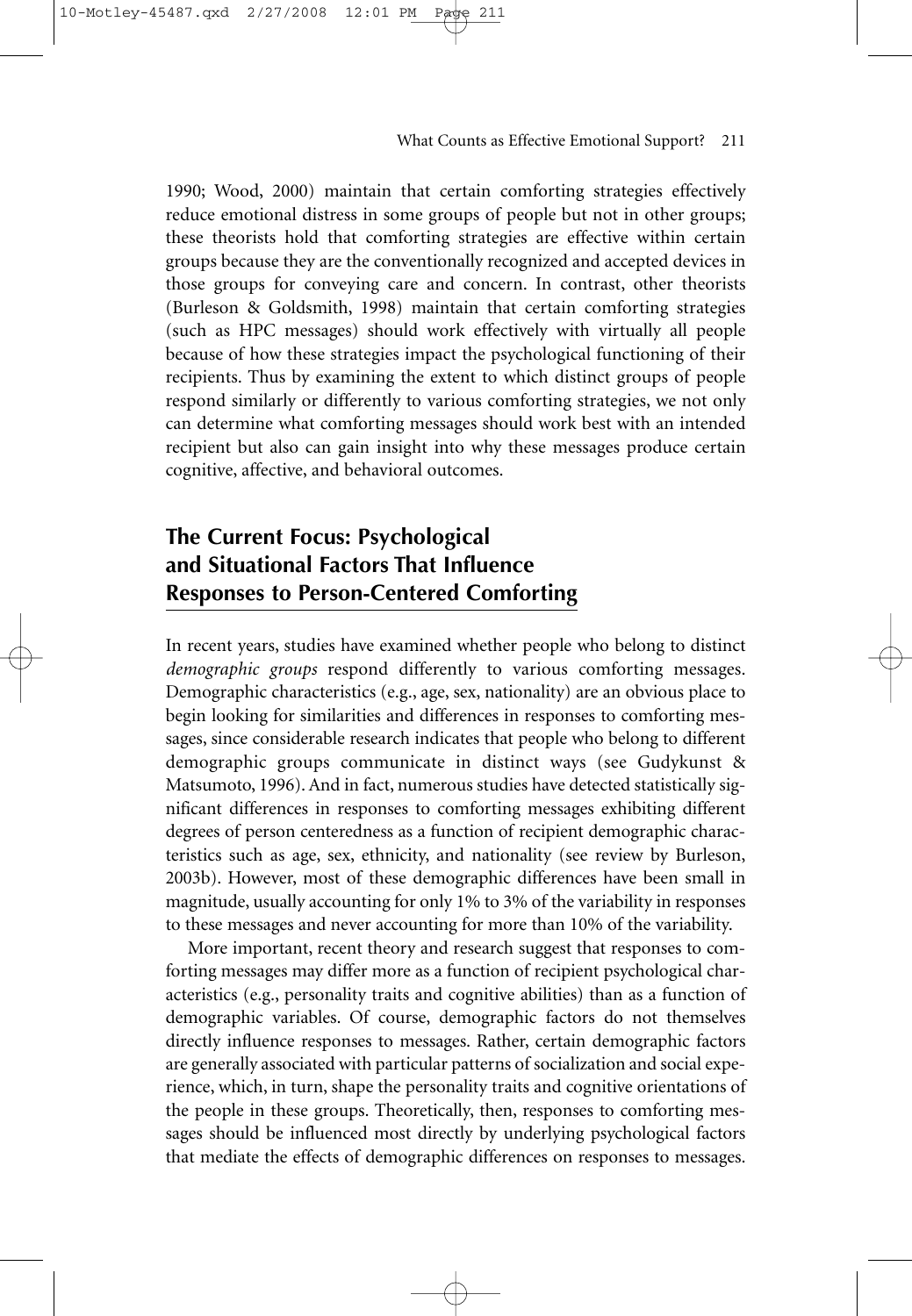Indeed, a limited number of studies (e.g., Burleson & Mortenson, 2003; Kunkel, 2002) have found that certain psychological variables (e.g., values, goal orientations) explain more variability than demographic variables in support message responses and also mediate the effects of demographic variables.

It is also possible that recipient responses to comforting messages may vary as a function of certain situational factors, such as the severity of the problem confronted by the recipient. To date, almost all research assessing responses to comforting messages has examined these in the context of moderate or severe problems that generally create intense, negative emotional upset. The question posed here is whether people who experience comparatively mild upsets are best comforted by the same support strategies found to be effective at helping people cope with moderate to severe upsets. When coping with mild upsets, support recipients may not give much attention to the content of highly sophisticated comforting strategies (such as HPC messages), and if they do, these strategies may be viewed as having undesirable implications (e.g., suggesting that the situation is more serious than the recipient thought; implying that the helper thinks the recipient is incapable of managing the situation). Thus it is possible that less person-centered comforting strategies may actually be more effective than more person-centered strategies when seeking to support someone experiencing a relatively mild upset.

*Do different types of people prefer different types of comforting messages when coping with different degrees of upset?* This chapter seeks answers to this question by reporting three studies that examine how certain psychological and situational factors affect responses to comforting messages that exhibit different levels of person centeredness. Two studies examined how the psychological factors of *communication values* and *self-concept* influenced responses to comforting strategies, while a third study assessed whether evaluations of comforting strategies varied as a function of *problem severity* and other situational factors.

# **Study 1**

Communication values are aspects of personality that reflect the importance people place on various communication skills; hence supportive communication value is the importance (i.e., value) that people place on the skill of providing support, especially emotional support. Studies have found that the value people place on the skill of comforting is associated with several important outcomes, including their degree of peer acceptance, their level of loneliness, and their development of mutually satisfying friendships and romances (Burleson, 2003a, 2003b). It seems reasonable to assume that people who place comparatively high value on the emotional support skills of relationship partners will respond more positively to HPC comforting messages and more negatively to LPC comforting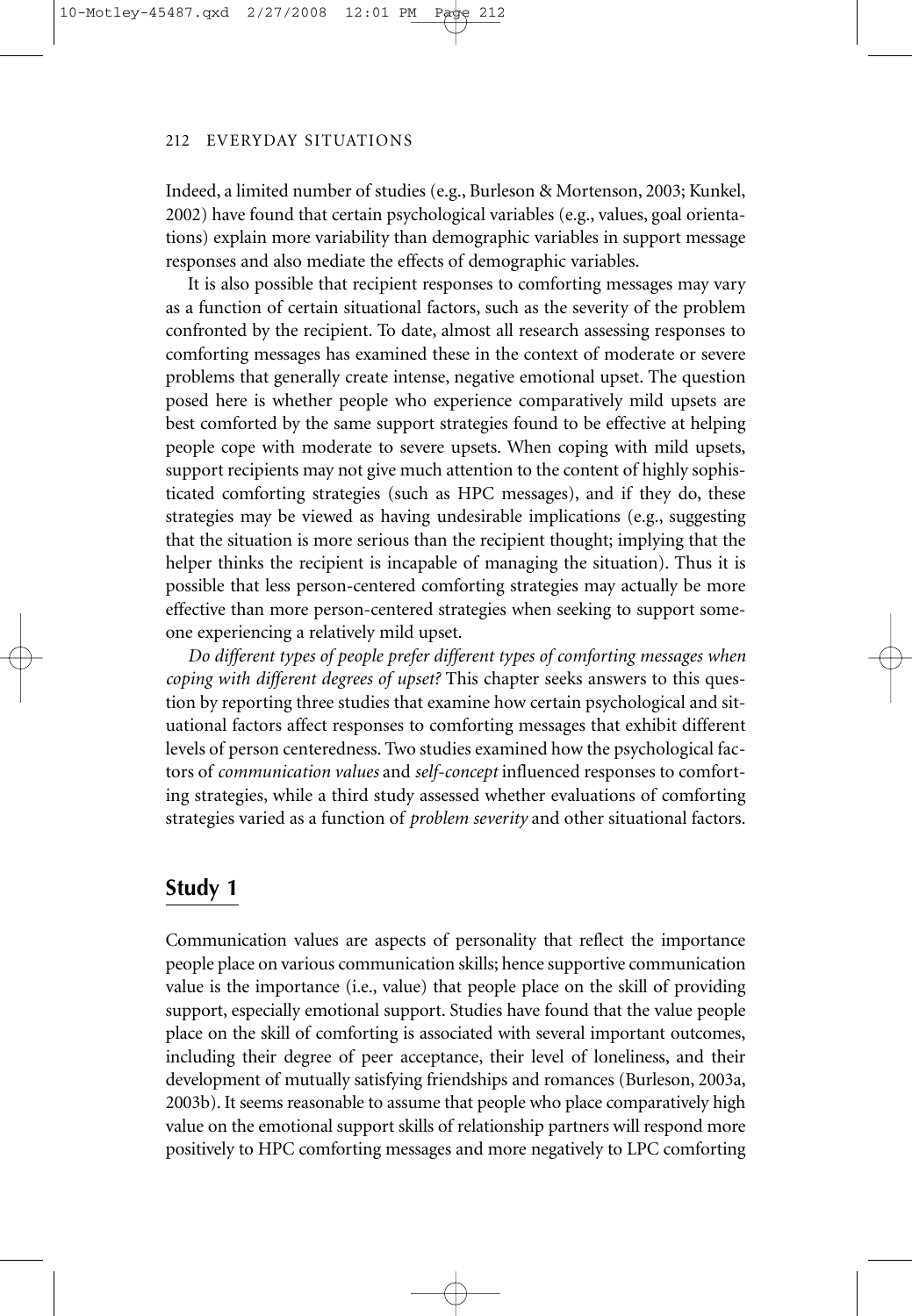messages. In contrast, people who place little value on comforting skill may differentiate little, if at all, among comforting messages that differ in person centeredness. To date, only one study (Burleson & Mortenson, 2003) has examined how the value placed on support skill influences responses to comforting messages that vary in person centeredness, and the results of that study were inconclusive. Thus Study 1 was designed to assess whether, and to what extent, responses to comforting messages of differing levels of person centeredness vary as a function of the value people place on emotional support skill.

#### METHOD

Participants in Study 1 were 184 college students (89 men and 95 women) attending a large midwestern university. To assess value placed on supportive communication skills, participants responded to three items pertaining to comforting skill taken from Burleson and Samter's (1990) Communication Functions Questionnaire (CFQ). Participants rated (on 5-point scales) how important it was for a close, same-sex friend to be able to skillfully comfort them when upset (e.g., "Helps make me feel better when I'm hurt or depressed about something," "Can help me work through my emotions when I'm feeling upset or depressed"). Cronbach's alpha for the three comforting items was .80. A median split was conducted to create a group (*n* = 91) that placed relatively low value on comforting skill (*M* = 3.30) and a group (*n* = 93) that placed relatively high value on comforting skill (*M* = 4.66).

To obtain participants' evaluations of comforting messages that differed in level of person centeredness, participants read two randomly ordered situations in which a "good friend" was portrayed as experiencing moderate emotional distress. The situations depicted the friend as (a) coping with a recently announced parental divorce and (b) not receiving an anticipated academic scholarship. A list of nine randomly ordered messages followed each of the hypothetical scenarios, with three messages exhibiting a low level of person centeredness, three messages exhibiting a moderate level of person centeredness, and three exhibiting a high level of person centeredness. Participants were instructed to rate the quality of each strategy—that is, its sensitivity and effectiveness—on 5-point scales; acceptable reliabilities (.70–.82) were obtained.

#### RESULTS

The effects of support value and message person centeredness on evaluations of the comforting messages were assessed by a  $2 \times 3$  mixed-model ANOVA with repeated measures on the second factor. The between-groups factor was support value (low vs. high), the repeated factor was message person centeredness (low, moderate, and high), and the dependent variable was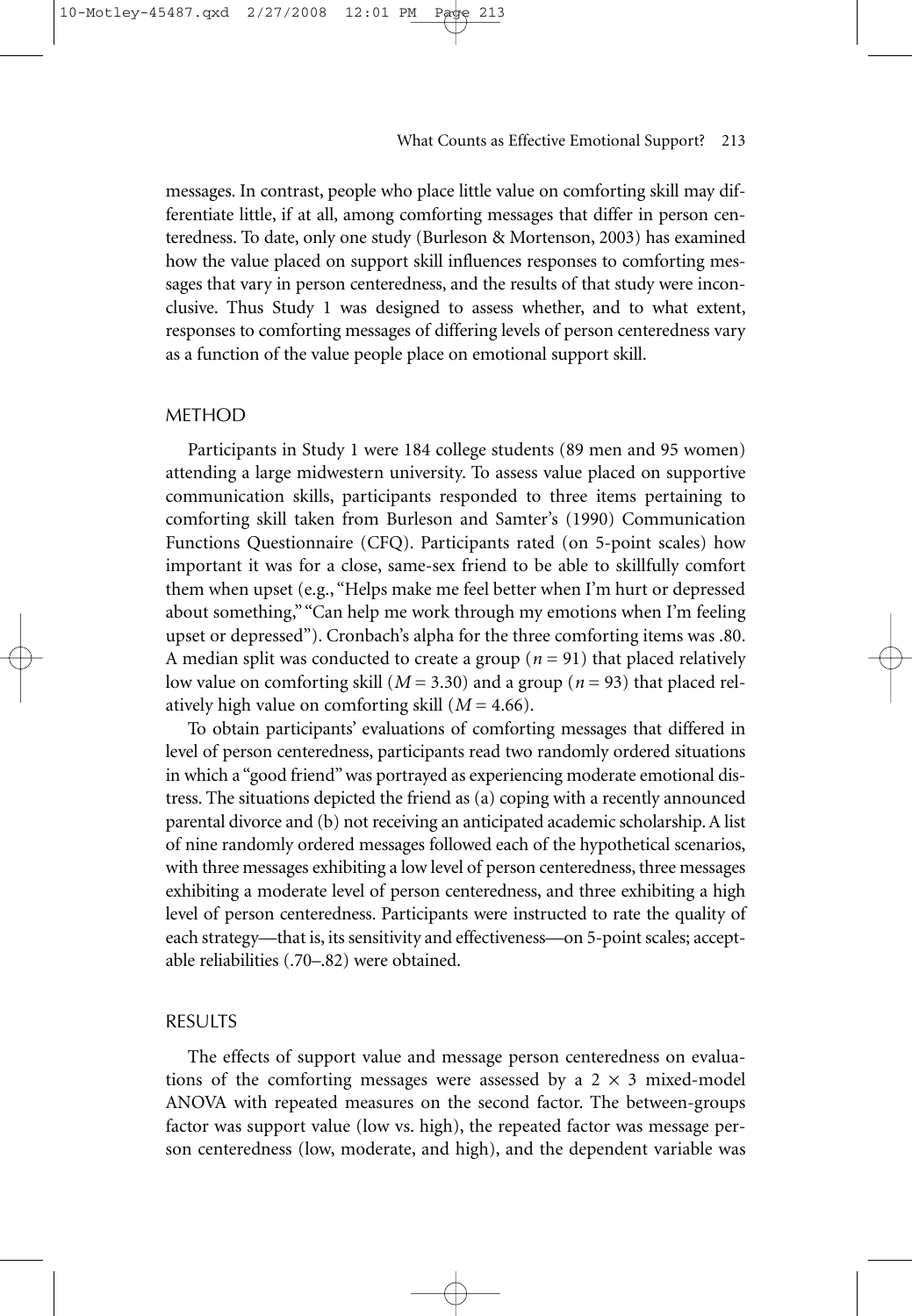rated message quality (i.e., averaged sensitivity and effectiveness ratings). Means for this analysis are plotted in Figure 10.1. The main effect for support value was not significant,  $F(1, 182) = 1.18$ ,  $p > .25$ . However, there was a strong main effect for message person centeredness,  $F(2, 364) = 376.13$ ,  $p < .001$ ,  $\eta^2$  = .67, with HPC messages (*M* = 3.53) rated as better (*p* < .001) than MPC messages ( $M = 2.79$ ), and MPC messages rated as better ( $p < .001$ ) than LPC messages ( $M = 2.16$ ). More important, there was a significant interaction between the factors of support value and message person centeredness, *F*(2,  $364$ ) = 7.90,  $p < .001$ ,  $\eta^2$  = .04. Decomposition of this interaction (utilizing polynomial trend analysis) revealed that, as anticipated, the linear effect for message person centeredness explained significantly more variance in message ratings among those with high support values ( $\eta^2 = .75$ ) than among those with low support values ( $\eta^2 = .58$ ),  $F(1, 182) = 11.32$ ,  $p < .001$ ,  $\eta^2 = .06$ . Participants high in support value rated HPC messages as significantly better than did those in low support value,  $t(182) = 3.15$ ,  $p < .002$  (see Figure 10.1). There was a near significant trend for participants low in support value to rate LPC messages as better than did those high in support value,  $t(182) = 1.84$ , *p* < .10. The two groups did not differ in their evaluation of MPC messages, *t*(192) = 0.40, *ns*.



Figure 10.1 Effects of Person Centeredness and Support Values on Message Evaluations in Study 1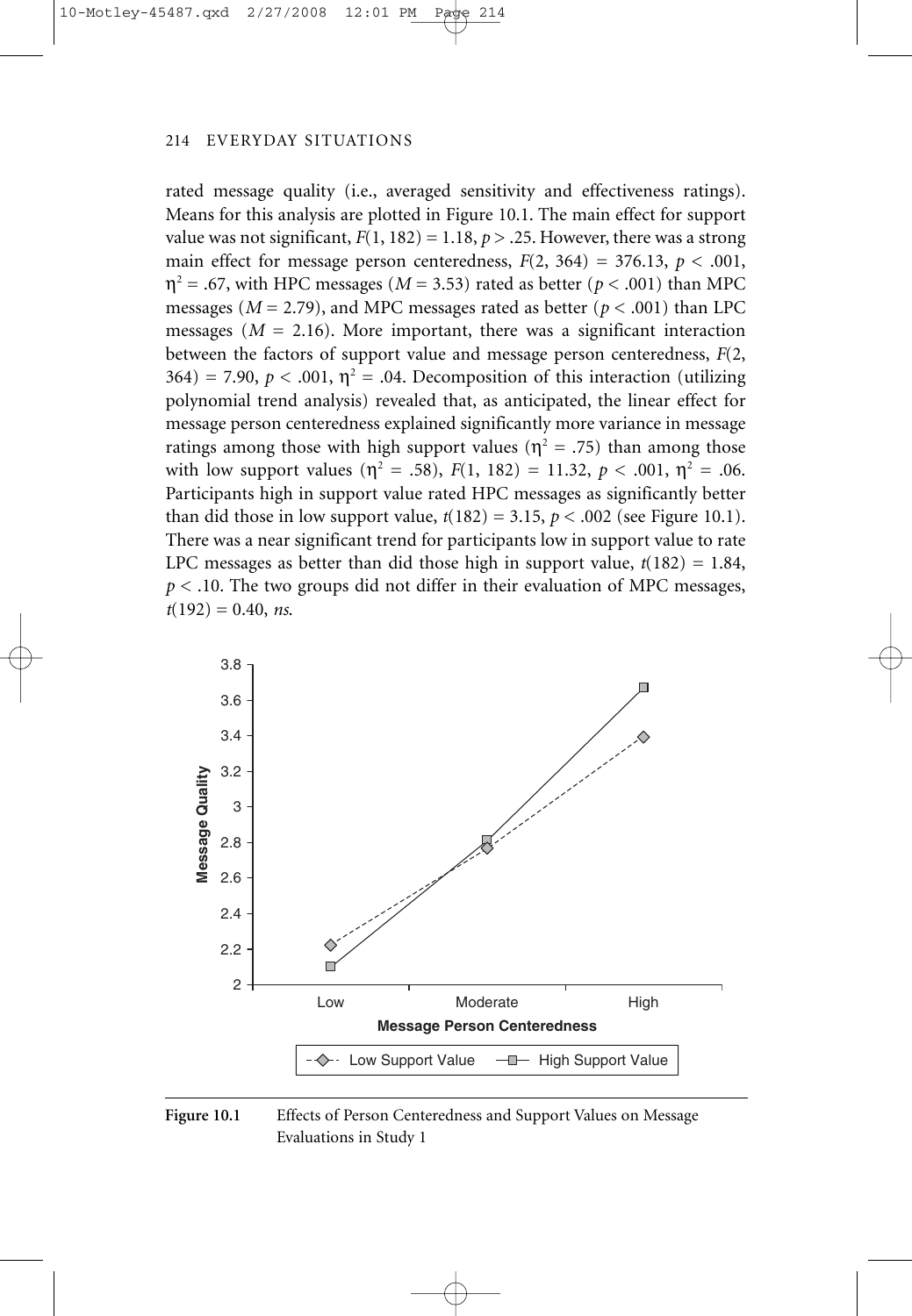The results of Study 1 indicate that people who highly value support skills rate HPC comforting messages more positively, and LPC messages less positively, than do people who place comparatively low value on support skills. However, the differences in message evaluations attributable to support value were relatively small, especially in comparison to the very large effect observed for message person centeredness. All participants—regardless of their support values—rated HPC messages as substantially better than MPC messages and rated MPC messages as substantially better than LPC messages (see Figure 10.1). The theoretical implications of these findings are intriguing; they suggest that people who highly value support skills pay more attention to the details of the comforting messages they receive than do those who place comparatively low value on support skills. The practical implication of the present findings is rather different, however: the present results strongly suggest that HPC messages will do the best job of providing comfort to all recipients, regardless of their support values.

#### **Study 2**

Numerous scholars (e.g., Cushman, Valentinsen, & Dietrich, 1982) have suggested that self-concept—the way we think about ourselves—is a powerful influence on our communicative behavior. To date, however, little research has examined whether self-concept influences recipient responses to comforting messages that differ in degree of person centeredness. Two independent aspects of self-concept that appear relevant to how people respond to comforting messages are self-definitions as expressive and instrumental. People who see themselves as highly expressive believe themselves to be emotional, kind, warm, gentle, and sensitive to the feelings of others. People who see themselves as highly instrumental believe themselves to be independent, active, decisive, confident, and persistent (Spence & Helmreich, 1978). In contemporary American society, an expressive orientation is often associated with femininity, whereas an instrumental orientation is often associated with masculinity (Prentice & Carranza, 2002), though men and women vary widely in their self-perceived degrees of both expressiveness and instrumentality. Given the centrality of affect in their self-definitions, high expressives might be expected to evaluate HPC comforting messages more positively, and LPC messages less positively, than low expressives. In contrast, given their focus on solving practical problems, high instrumentals might be expected to evaluate MPC and, perhaps, even LPC messages more favorably than low instrumentals. To date, only one study (MacGeorge, Graves, Feng, Gillihan, & Burleson, 2004) has examined the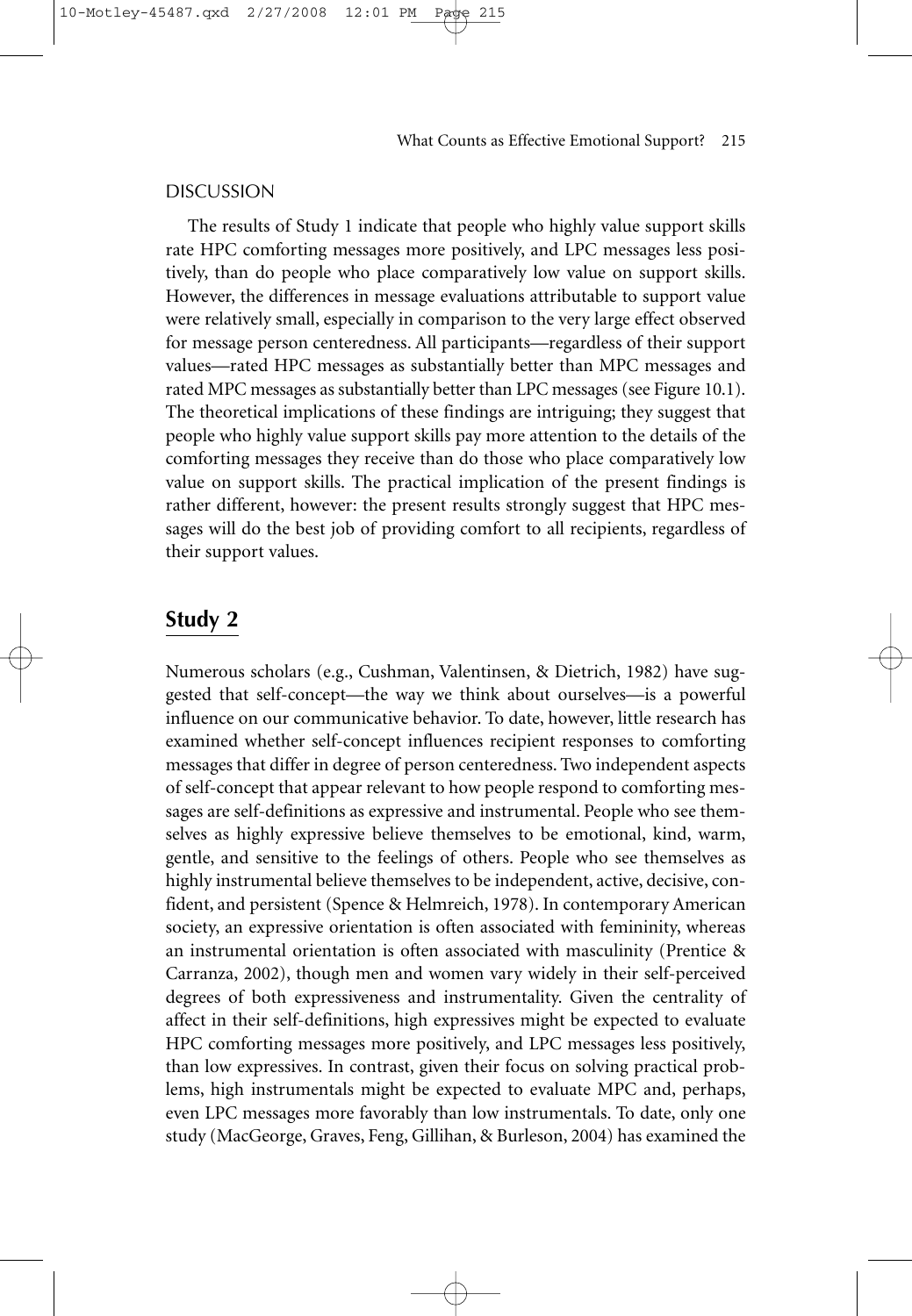influence of expressive and instrumental orientations on evaluations of comforting messages that differ in person centeredness; this study found that instrumentality was positively associated with evaluations of MPC comforting messages, whereas expressivity was positively associated with evaluations of HPC messages and negatively associated with evaluations of LPC messages. Study 2 sought to replicate and extend those results by providing a more detailed examination of how instrumental versus expressive orientations jointly influence responses to comforting messages with different degrees of person centeredness.

#### METHOD

Participants were 387 college students (190 men and 197 women) enrolled in undergraduate communication courses at a large midwestern university. Participants completed the short form of Spence and Helmreich's (1978) Personal Attributes Questionnaire (PAQ), which provides assessments of both expressivity and instrumentality. Eight 5-point semantic differential scales were used to assess expressiveness (e.g., *not at all emotional* to *very emotional*; *not at all kind* to *very kind*), and another eight 5-point scales were used to assess instrumentality (e.g., *very passive* to *very active*; *not at all independent* to *very independent*), with participants indicating the point on the scales that best described themselves. In the current study, internal consistencies were .76 for expressivity and .78 for instrumentality. A median split was conducted to create a group ( $n = 194$ ) relatively low in expressivity ( $M = 3.51$ ) and a group  $(n = 193)$  relatively high in expressivity  $(M = 4.29)$ . A second median split was conducted to create a group ( $n = 196$ ) relatively low in instrumentality  $(M = 3.18)$  and a group ( $n = 191$ ) relatively high in instrumentality ( $M = 4.13$ ).

To obtain participants' evaluations of comforting messages that differed in level of person centeredness, participants read 1 of 18 different transcribed conversations ostensibly taking place between two college students (in fact, these were constructed by the researcher). In all versions of the conversations, a helper seeks to comfort a distressed same-sex friend (see Samter, Burleson, & Murphy, 1987, for a detailed description of this protocol). In 6 of the conversations, the helper used comforting messages exhibiting LPC; in 6 other conversations, the helper used messages exhibiting MPC; and in the remaining 6 conversations, the helper used messages exhibiting HPC. After reading the conversation, participants rated the message and helper for several qualities, including the perceived helpfulness of the messages (tapped by four items assessing message effectiveness [e.g., *very ineffective* to *very effective*] and five items assessing message supportiveness [e.g., *very insensitive* to *very sensitive*]). Internal consistency for this measure of perceived message helpfulness was quite good,  $\alpha = .93$ .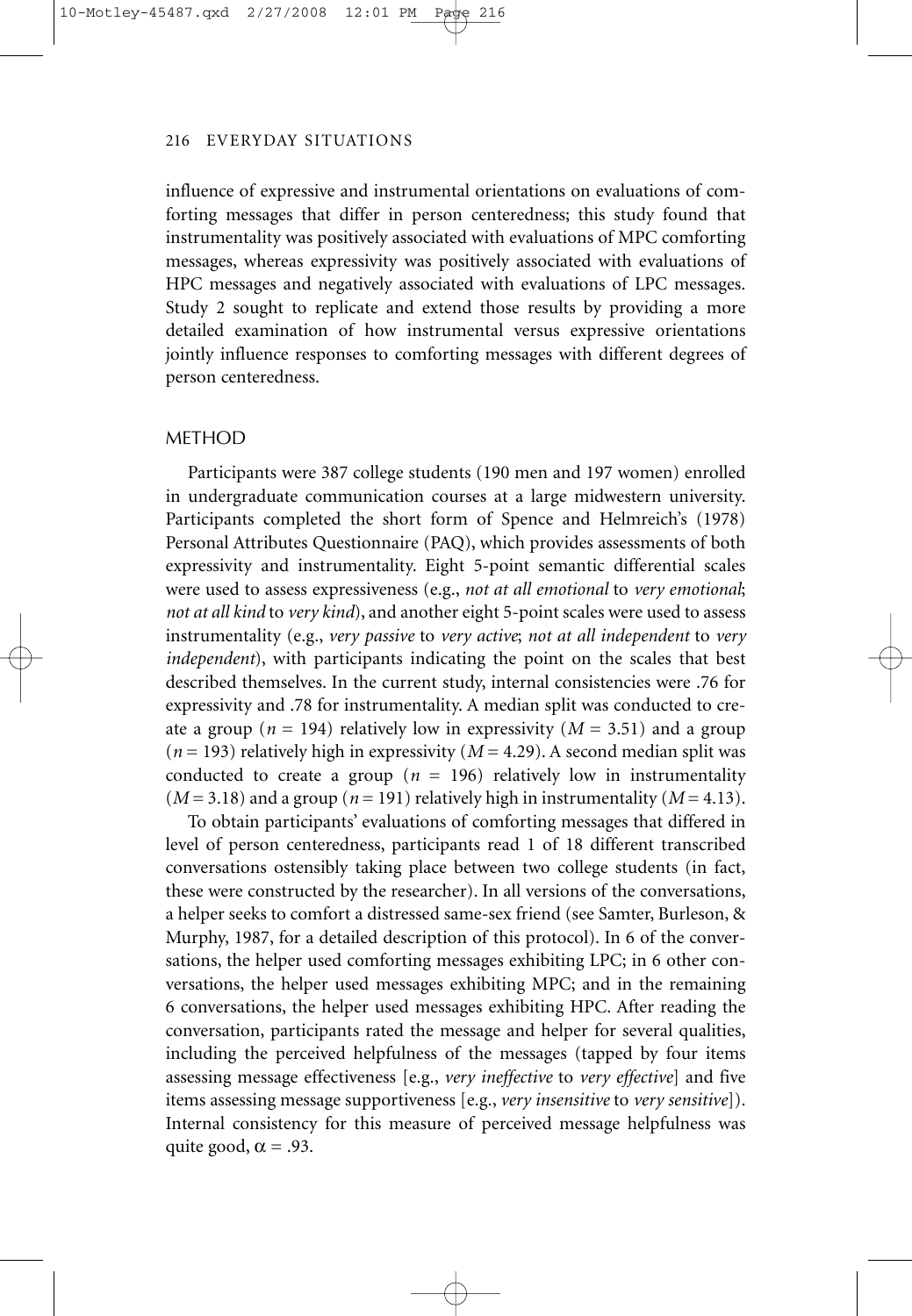A 2 (expressivity: low vs. high)  $\times$  2 (instrumentality: low vs. high)  $\times$  3 (message person centeredness: low vs. moderate vs. high) ANOVA was conducted to assess the effects of the independent variables on evaluations of message helpfulness. A strong, significant main effect was observed for message person centeredness,  $F(2, 370) = 177.55$ ,  $p < .001$ ,  $\eta^2 = .49$ , with HPC messages  $(M = 3.85)$  rated as more helpful ( $p < .05$ ) than MPC messages ( $M = 3.67$ ), and MPC messages rated as much more helpful ( $p < .001$ ) than LPC messages  $(M = 2.40)$ . The main effect for expressivity was not significant,  $F(1, 370) = 0.29$ , *ns*; nor was the main effect for instrumentality,  $F(1, 370) = 0.78$ , *ns*.

As anticipated, however, there was a significant interaction between expressivity and message person centeredness,  $F(2, 370) = 4.06$ ,  $p < .02$ ,  $\eta^2 = .02$  (see Figure 10.2). Decomposition of this interaction indicated that, as predicted, high expressives viewed HPC comforting messages as more helpful (*M* = 3.95) than did low expressives  $(M = 3.75)$ ,  $t(114) = 1.84$ ,  $p < .05$  (one-tailed test), and LPC messages as less helpful ( $M = 2.25$ ) than did low expressives ( $M = 2.52$ ),  $t(136) = 1.96$ ,  $p < .05$ ; low and high expressives did not differ in their evaluation of MPC messages. Also as predicted, there was a significant interaction between instrumentality and message person centeredness,  $F(2, 370) = 3.48$ ,  $p < .05$ ,  $\eta^2$  = .02 (see Figure 10.3). Decomposition of this interaction indicated that high instrumentals viewed MPC comforting messages as significantly more helpful (*M* = 3.82) than did low instrumentals (*M* = 3.51), *t*(126) = 2.80, *p* < .01; high and low instrumentals did not differ in their evaluations of LPC or HPC messages. The three-way interaction was not significant,  $F(2, 370) = 1.06$ , *ns*.

#### DISCUSSION

The results of Study 2 indicate that people who see themselves as high in the trait of expressivity view HPC comforting messages as more helpful, and LPC messages as less helpful, than do people who see themselves as low in expressivity. In addition, people who see themselves as high in the trait of instrumentality view MPC comforting messages as more helpful than do those who see themselves as low in instrumentality. As in Study 1, however, the differences in message evaluations attributable to personality characteristics were relatively small, especially in comparison to the large effect observed for message person centeredness. All participants in Study 2—regardless of their expressive and instrumental orientations—rated HPC messages as more helpful than MPC messages and rated MPC messages as substantially more helpful than LPC messages.

These results are noteworthy for several reasons. First, they closely replicate the results reported by MacGeorge et al. (2004, Study 3) for the effects of expressivity and instrumentality on evaluations of comforting messages having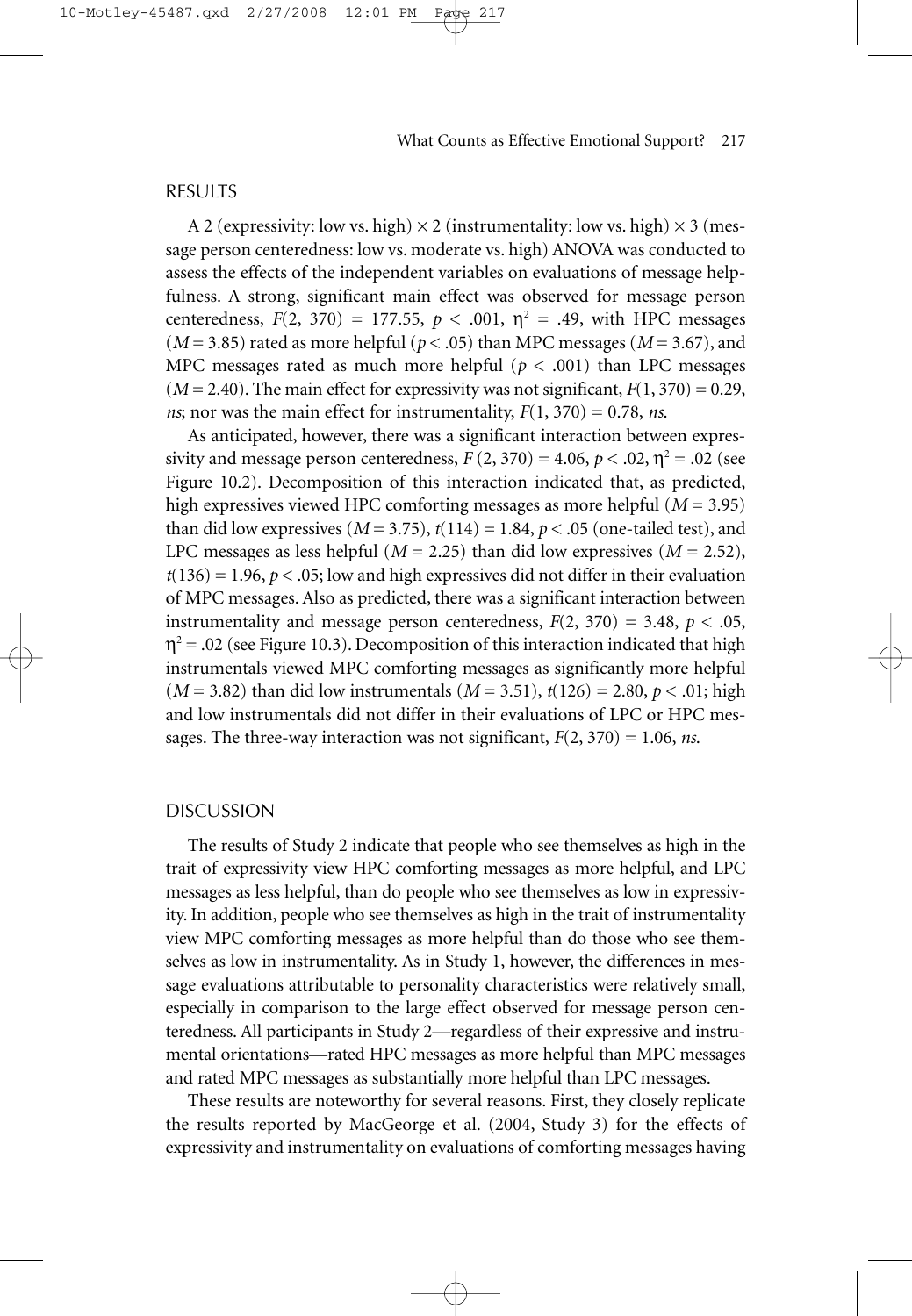





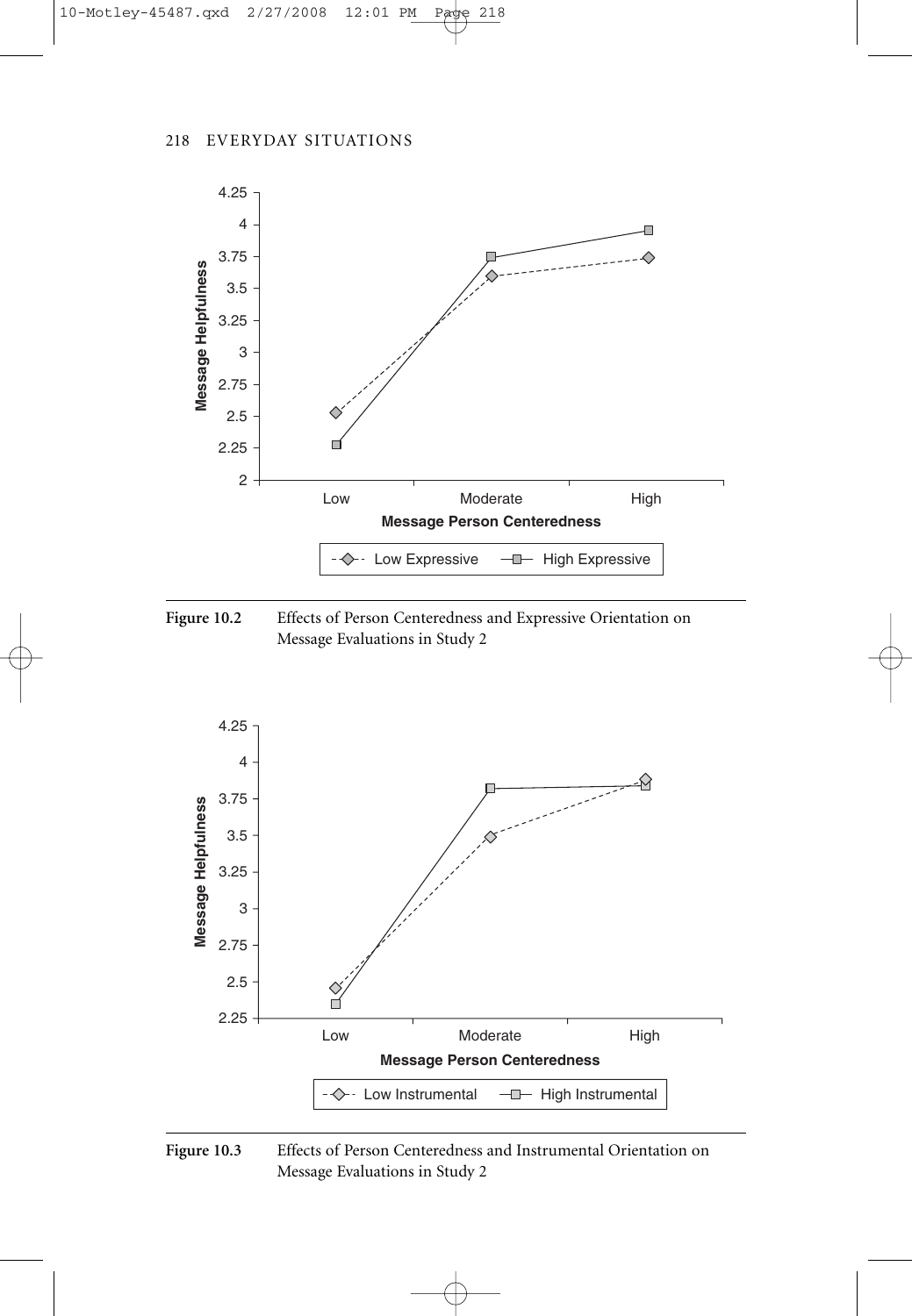different levels of person centeredness. Thus the present results emphasize the stable effects of these dimensions of personality on responses to comforting messages. Second, the present results underscore that distinct aspects of personality differentially affect responses to various comforting approaches; expressivity influenced evaluations of LPC and HPC messages, whereas instrumentality influenced evaluations of MPC messages. There appear to be good theoretical reasons for this pattern of results. MPC comforting messages are, in many ways, the most problem-focused support strategies; thus it seems reasonable that these would be more appealing to those having a high instrumental orientation. High expressives are particularly sensitive to the affective component of human experience (see Belansky & Boggiano, 1994), so it makes sense that they would especially appreciate HPC messages (which acknowledge, legitimate, and explore feelings) and that they might be put off by LPC messages (which deny or ignore feelings). Put differently, high expressives appear particularly motivated to attend to the details of the comforting messages to which they are exposed. Finally, although the two aspects of personality examined in this study had some effect on responses to diverse comforting messages, the present results also clearly indicate that HPC messages should do the best job of providing comfort to *all* recipients, regardless of their expressive and instrumental orientations.

### **Study 3**

Studies 1 and 2 focused on how responses to comforting messages varied as a function of the personality characteristics of their recipients. In contrast, Study 3 examines how aspects of the communicative situation influence responses to comforting messages that differ in person centeredness. Two aspects of the communicative situation receive scrutiny in Study 3: the severity of the problem experienced by the message recipient and the sex of the helper.

Considerable research on persuasion indicates that people process messages systematically (i.e., give the greatest attention to and are most influenced by message content) when the matter addressed by the message is personally relevant to them (see Petty, Rucker, Bizer, & Cacioppo, 2004). These findings suggest that, in the context of supportive communication, people will be particularly motivated to systematically process comforting messages when they experience a moderate to severe emotional upset (see Bodie & Burleson, 2008). Thus features of comforting message content, such as degree of person centeredness, should have a greater effect when recipients are coping with a moderate or severe emotional upset rather than a mild upset.

When recipients are less motivated to process the comforting messages they receive in a highly systematic manner (as, perhaps, when experiencing a mild upset), other features of the communicative situation, such as the sex of the helper,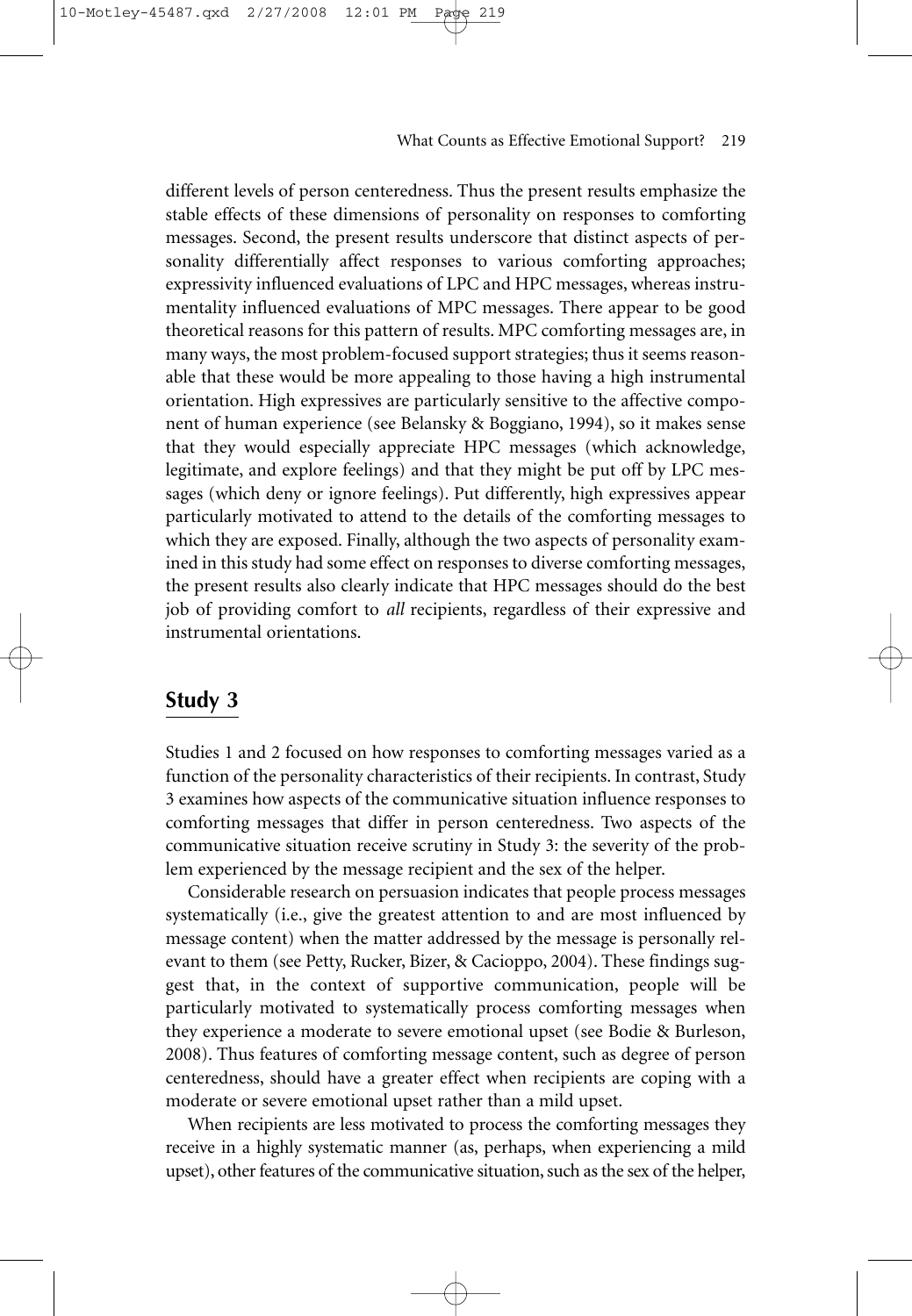may act as environmental cues that influence recipient responses. Extensive research (see Cialdini, 2001) indicates that people utilize heuristics (simple decision rules) in responding to communicative situations when they are less motivated to process messages systematically. One heuristic that people may rely upon when they receive support in mildly upsetting situations is that women provide better (i.e., more sensitive, effective, and helpful) support than do men. Several lines of research suggest that this is a commonly used heuristic: there is a broadly shared cultural expectation that women will be ready providers of warm, nurturing support; women, compared with men, are more nurturing, "tender minded," expressive, and emotionally supportive; and women are more likely than men to provide more sophisticated forms of emotional support (including HPC comforting) to those in need (see review by Burleson & Kunkel, 2006). Indeed, several experiments that have exposed people to identical, standardized support messages (e.g., Uno, Uchino, & Smith, 2002) have found that recipients respond more favorably to these messages when they are attributed to female helpers rather than to male helpers.

Thus Study 3 evaluated the prediction that sex of the helper would influence judgments of comforting message quality when recipients confronted a mildly upsetting situation but not when they confronted a more intense upset. When dealing with more intense upsets, it was expected that judgments of message quality would be a sole function of message person centeredness; furthermore, it was expected that message person centeredness would explain more variance in judgments of message quality when recipients confronted a moderate rather than a mild upset.

#### METHOD

Participants were 131 college students (59 men and 72 women) enrolled in undergraduate communication courses at a large midwestern university. To obtain evaluations of comforting messages, participants read about (and were asked to assume they were experiencing) one of six upsetting problem situations (e.g., not doing well on a test; receiving a parking citation). There were two versions for each of these situations: a mildly severe version (e.g., getting a C on a quiz that counted 1% of the course grade; receiving a \$25 parking ticket) and a moderately severe version (e.g., getting a D in a course that required a B for admission into one's chosen major; getting one's car booted and having to pay \$350 in fines and fees to get the car released). Participants next read a set of six comforting messages that were attributed to either a female or male helper; in each set, two messages exhibited low, moderate, and high levels of person centeredness. Participants rated each of the six messages on four 5-point items tapping perceptions of message helpfulness (e.g., helpful, effective). Internal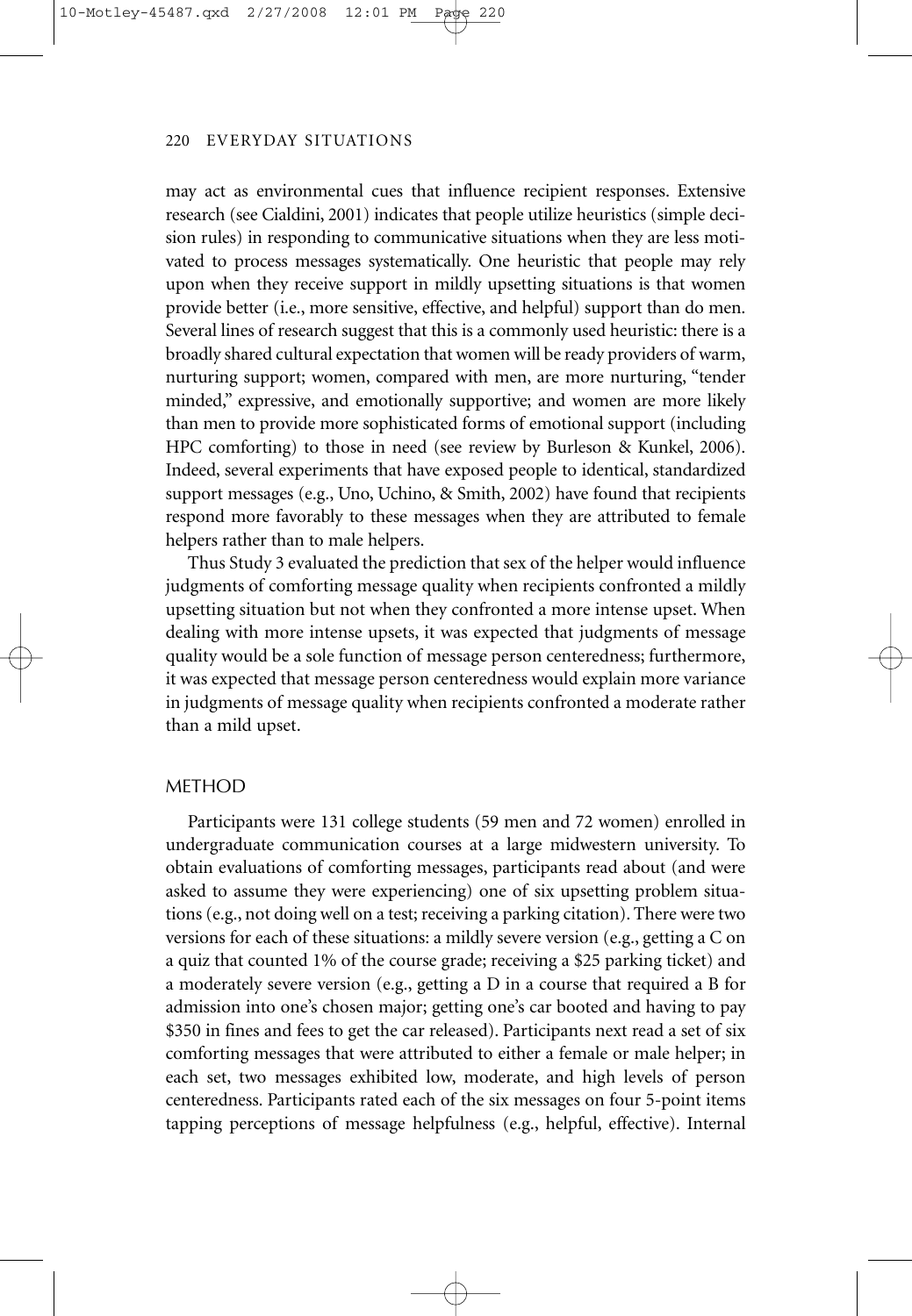consistencies of these message evaluations were good, with alphas ranging from .81 to .91 and averaging .86. Finally, participants completed three items intended to check the problem-severity manipulation (i.e., the perceived severity, seriousness, and degree of upset associated with the situation). The reliability of the items for the manipulation check was excellent,  $\alpha = .90$ .

#### RESULTS

10-Motley-45487.qxd 2/27/2008

The manipulation of problem severity was successful, with the mildly severe problems being rated as significantly less serious (*M* = 2.76) than the moderately severe problems  $(M = 4.18)$ ,  $t(129) = 8.94$ ,  $p < .001$ . Given the success of this manipulation, the effects of helper sex and message person centeredness in mild and moderately severe situations were evaluated through a  $2 \times 2 \times 3$ mixed-model ANOVA with repeated measures on the last factor. The betweengroups factors were problem severity (mild vs. moderate) and helper sex (female vs. male), and the repeated factor was message person centeredness (low, moderate, and high). The dependent variable was evaluation of message helpfulness. There was a strong main effect for message person centeredness,  $F(2, 254) = 161.08, p < .001, \eta^2 = .56$ , with HPC messages (*M* = 3.86) rated as more helpful (*p* < .001) than MPC messages (*M* = 2.86), and MPC messages rated as more helpful ( $p < .001$ ) than LPC messages ( $M = 2.17$ ). The main effect for problem severity was not significant,  $F(1, 127) = 1.76$ ,  $p > .15$ , nor was the main effect for helper sex, *F*(1, 127) = 2.11, *p* = .15.

There was, however, a near significant interaction between problem severity and message person centeredness,  $F(2, 254) = 2.34$ ,  $p < .10$ ,  $\eta^2 = .02$  (see Figure 10.4). Decomposition of this interaction (utilizing polynomial trend analysis) revealed that, as anticipated, the linear effect for message person centeredness explained more variance in message ratings (at a near significant level) among those coping with a moderate upset ( $\eta^2$  = .76) than among those coping with mild upset ( $\eta^2 = .59$ ),  $F(1, 127) = 2.84$ ,  $p < .10$ ,  $\eta^2 = .02$ . In addition, there was a significant interaction between problem severity and helper sex,  $F(1, 127) = 4.10, p < .05, \eta^2 = .03$  (see Figure 10.5). Decomposition of this interaction indicated, as predicted, that in the mild severity condition, female helpers were perceived as using more helpful messages than male helpers,  $t(65) = 2.65, p < .01$ , whereas in the moderate severity condition, there was no difference in the perceived helpfulness of the messages used by female and male helpers,  $t(62) = 0.38$ , *ns*. The interaction between helper sex and message person centeredness was not significant, *F*(2, 254) = 0.39, *ns*, nor was the threeway interaction between problem severity, helper sex, and message person centeredness  $F(2, 254) = 0.42$ , *ns*, which indicates that the effects of message person centeredness were not qualified by helper sex.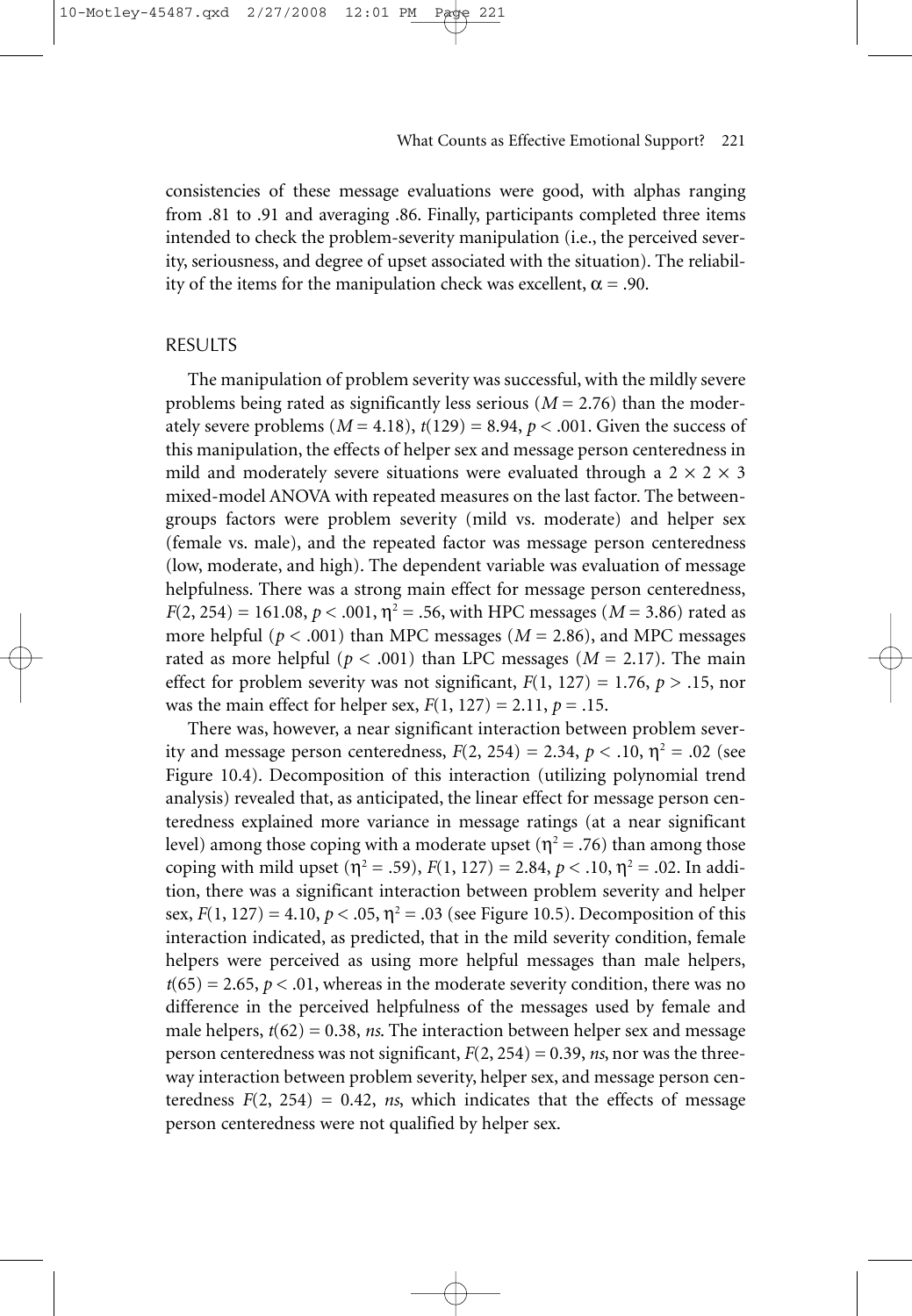





Figure 10.5 Effects of Problem Severity and Helper Sex on Message Evaluations in Study 3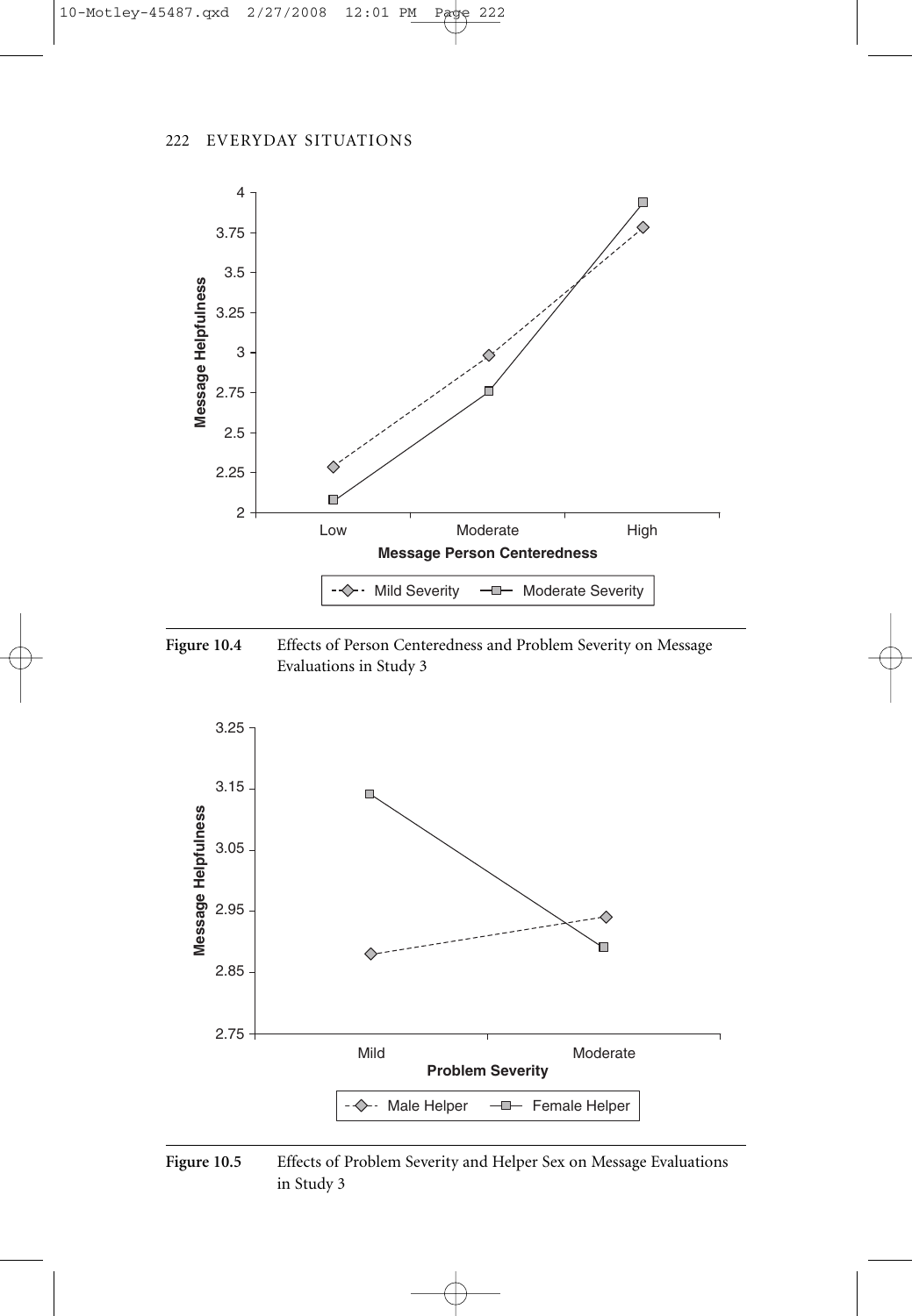The results of Study 3 indicate that the person-centered quality of a comforting message has a somewhat greater impact on recipients when they are coping with a moderate rather than a mild upset, perhaps because the more intense upset motivates greater systematic processing of received messages. It is also possible that people may view less person-centered messages as appropriate in situations in which they only experience mild distress, though the data here clearly indicate that highly person-centered messages remain preferred even when participants imagine themselves coping with a mild upset (see Figure 10.4). When coping with a comparatively mild upset, a peripheral feature of the communicative context, the helper's sex, was found to influence judgments of message quality, perhaps because recipients make use of decisional heuristics (e.g., "women provide helpful support") when processing supportive behavior in the context of relatively mild upsets.

Although these situational variations in message evaluations are theoretically interesting, they should not obscure the fact that message person centeredness was, by far, the strongest influence on message evaluations. Regardless of problem severity and helper sex, HPC messages were rated as more helpful than MPC messages, and MPC messages were rated as more helpful than LPC messages (review Figure 10.4). The practical implication of these findings is straightforward: helpers should employ HPC comforting messages when seeking to assist a distressed other, regardless of the helper's sex and the severity of the problem faced by the other.

# **Conclusion**

The current studies were undertaken to explore how selected psychological and situational factors influence responses to comforting messages that exhibit different degrees of person centeredness. Previous research indicates that there are some variations in responses to person-centered comforting messages as a function of demographic factors such as sex, age, ethnicity, and nationality; however, the influence of these demographic variables is small, especially in comparison to the uniformly large effects observed for the person-centered quality of the messages. Similarly, the three studies reported here found that although certain psychological and situational factors had some effect on responses to various comforting messages, the influence of these factors is relatively minor, especially in comparison to the uniformly large effects for message person centeredness.

These results have considerable theoretical interest, since they suggest people generally attend to the features of comforting messages directed at them and the features of these messages exert a stronger influence on message outcomes than do situational or recipient characteristics. The modest effects observed for personality and situational factors in the current studies (as well as for demographic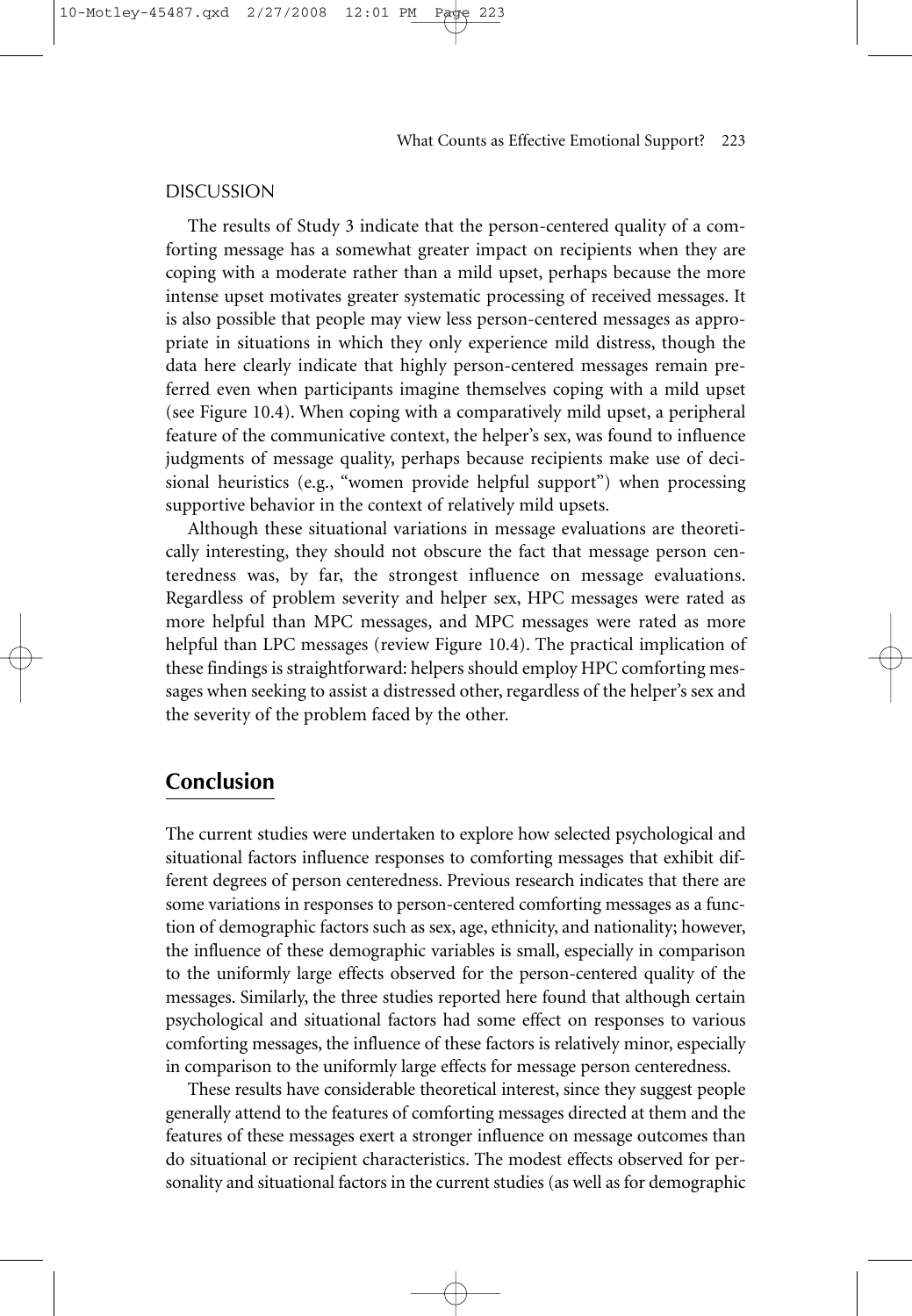factors in previous studies), in conjunction with the large effects observed for message person centeredness, suggest that messages with different levels of person centeredness exert differential effects on recipients because they impact underlying cognitive and emotional processes in recipients. More specifically, it does not appear that HPC messages are simply conventional devices within certain social groups for indicating care and concern; rather, these messages appear to influence how recipients *think* about their feelings and the circumstances producing those feelings (Burleson & Goldsmith, 1998; Jones & Wirtz, 2006).

#### PRACTICAL IMPLICATIONS

Our current knowledge concerning the effects of demographic, psychological, and situational factors on responses to comforting messages has some fairly direct pragmatic implications. To date, no factor (or combination of factors) has been found that renders HPC comforting messages less effective and helpful than MPC or LPC messages. This indicates that helpers should employ HPC comforting messages when seeking to assist a distressed other, regardless of the helper's characteristics (e.g., sex), features of the situation (e.g., problem severity), or recipient's characteristics (e.g., demographic, personality, or cognitive qualities). Of course, this recommendation is based on research examining how *most* people respond to messages under various conditions, and in the real world helpers may sometimes encounter the exception. Thus the helper's knowledge of the specific other to be comforted must be the ultimate guide for the selection and implementation of support efforts. Obviously, the point of providing support is to help a particular individual (and not to use a particular type of message); thus helpers must always remain sensitive to the particular others they seek to help and the qualities of the support situation in which they find themselves. Still, the available evidence indicates that most people respond most favorably to HPC comforting messages most of the time, and this means that in the absence of contraindications, helpers are most likely to effectively comfort a distressed other by using HPC messages.

Unfortunately, it appears that a great many people do not spontaneously use HPC comforting messages when seeking to provide support and, indeed, may be incapable of generating such messages even when motivated to do so (Burleson, Holmstrom, & Gilstrap, 2005; MacGeorge, Gillihan, Samter, & Clark, 2003). The implication that follows from this is particularly salient for those of us who define ourselves as communication educators as well as researchers: we need to develop and implement curricula that efficiently and effectively enhance the supportive communication skills of our students and other members of our communities. Elsewhere, I have sketched some of the issues that must be addressed in such curriculum development efforts (Burleson, 2003a). Developing such curricula will be no small task, and these efforts should be informed by theoretical models of both support skill and the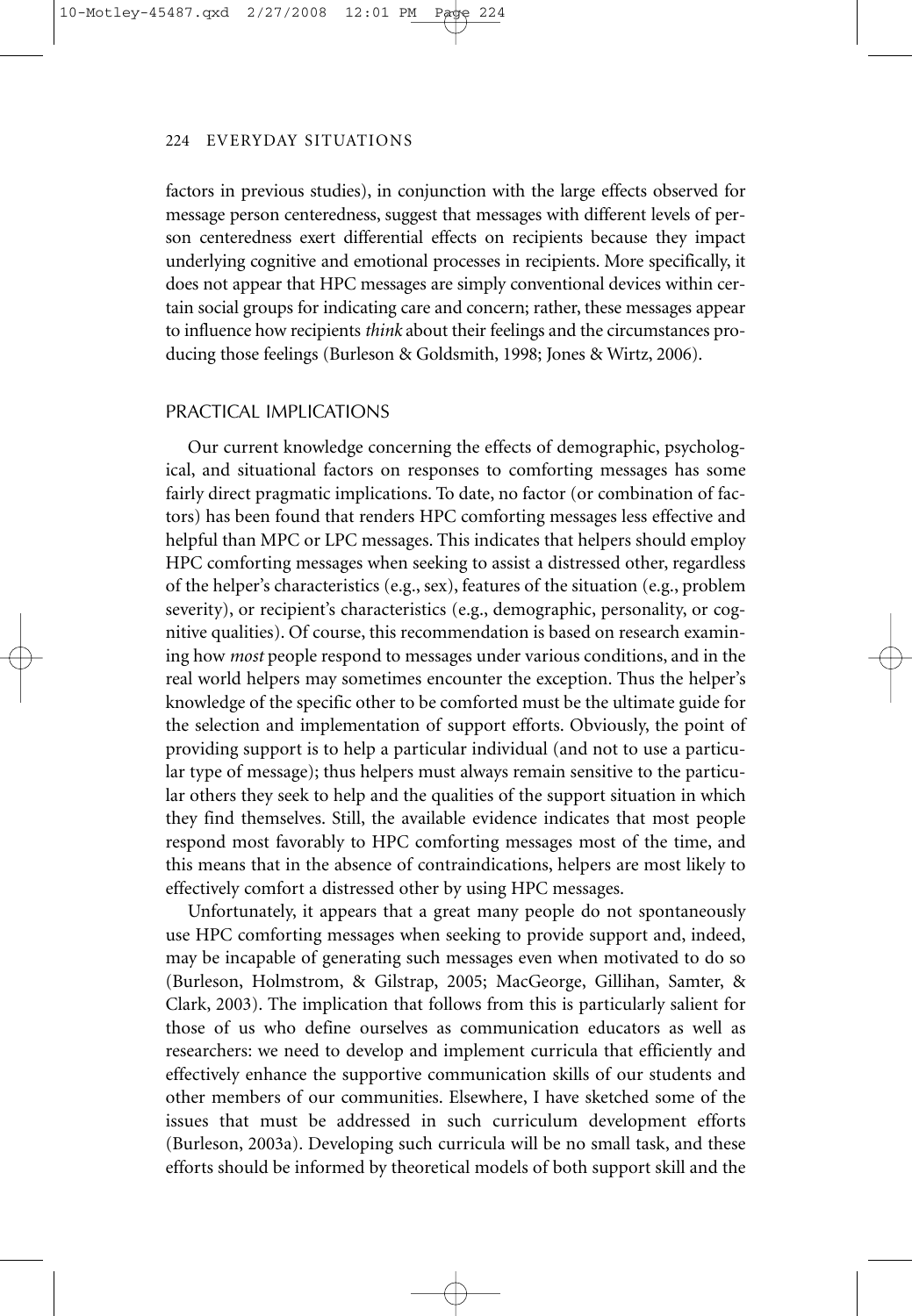message production process. The contributions of effective emotional support to our personal, physical, and social well-being make the development of such curricula a worthy undertaking, despite the challenges of doing so.

Until research on comforting effectiveness is completed, the following guidelines may facilitate the use of helpful comforting strategies. First, helpers help by getting a distressed person to talk about his or her feelings and the circumstances producing those feelings (Burleson & Goldsmith, 1998). Hence, what a helper wants to do is (a) create a conversational environment in which the distressed person feels comfortable talking about his or her troubles and (b) assist the distressed person in telling a story about the upsetting problem. To help achieve the first goal (creating a supportive conversational environment), the helper can *express genuine care and concern* ("Gee, you seem pretty upset. I really care about you. You matter to me; I hope you know that"). The helper might also *emphasize his or her availability* and *willingness to listen* ("I want you to know that I'm here for you. Let me hear you out. I've got plenty of time. I think you may need to talk about this, and I certainly want to listen"). And the helper can directly *support the expression of feelings*—something that many people have trouble with ("Say whatever you are feeling. It's okay to be emotional; it's okay to cry").

Once the distressed person begins telling his or her story, there are several things the helper can do to facilitate this process. First, the helper can *emphasize that the other should feel free to tell an extended story* about the upsetting event ("Go ahead, tell me about it. Take your time. I want to hear the whole story"). While the other person is telling the story, the helper can assist by *prompting continuation and elaboration* ("Um-hum. Yes. And then what happened? What happened after that?"). It is essential that a distressed person talk about his or her *feelings* and not just external events. The helper can assist with this by *asking explicitly about the other's thoughts and feelings about the situation* ("Wow. And how did you feel when that happened? What were you thinking when she said that?"). Helpers can also encourage the distressed person to talk about his or her feelings by *indicating understanding of the feelings expressed* ("Gee, if that happened to me, I'd be very upset too. Of course I understand"). "*Giving voice" to emotions and expressing empathy* for the other also helps encourage the expression of feelings (e.g., "That had to be really tough; no wonder you're upset").

However, expressions of emotion should *not* focus *extensively* on the helper's own emotional experiences. That is, the helper should *avoid* statements like "Gosh, I know exactly how you feel. Something like that happened to me and I felt  $\dots$ ," since this may draw attention away from the experiences and feelings of the distressed other. Helpers should also avoid *evaluating the other person,* or his or her feelings, or other people connected with the situation; *giving advice* about how to solve the problem; *telling the distressed person how he or she should think or act* in the situation; *trying to find the silver lining in the cloud; distracting the other's attention* from his or her painful feelings; and *ignoring the other's feelings.*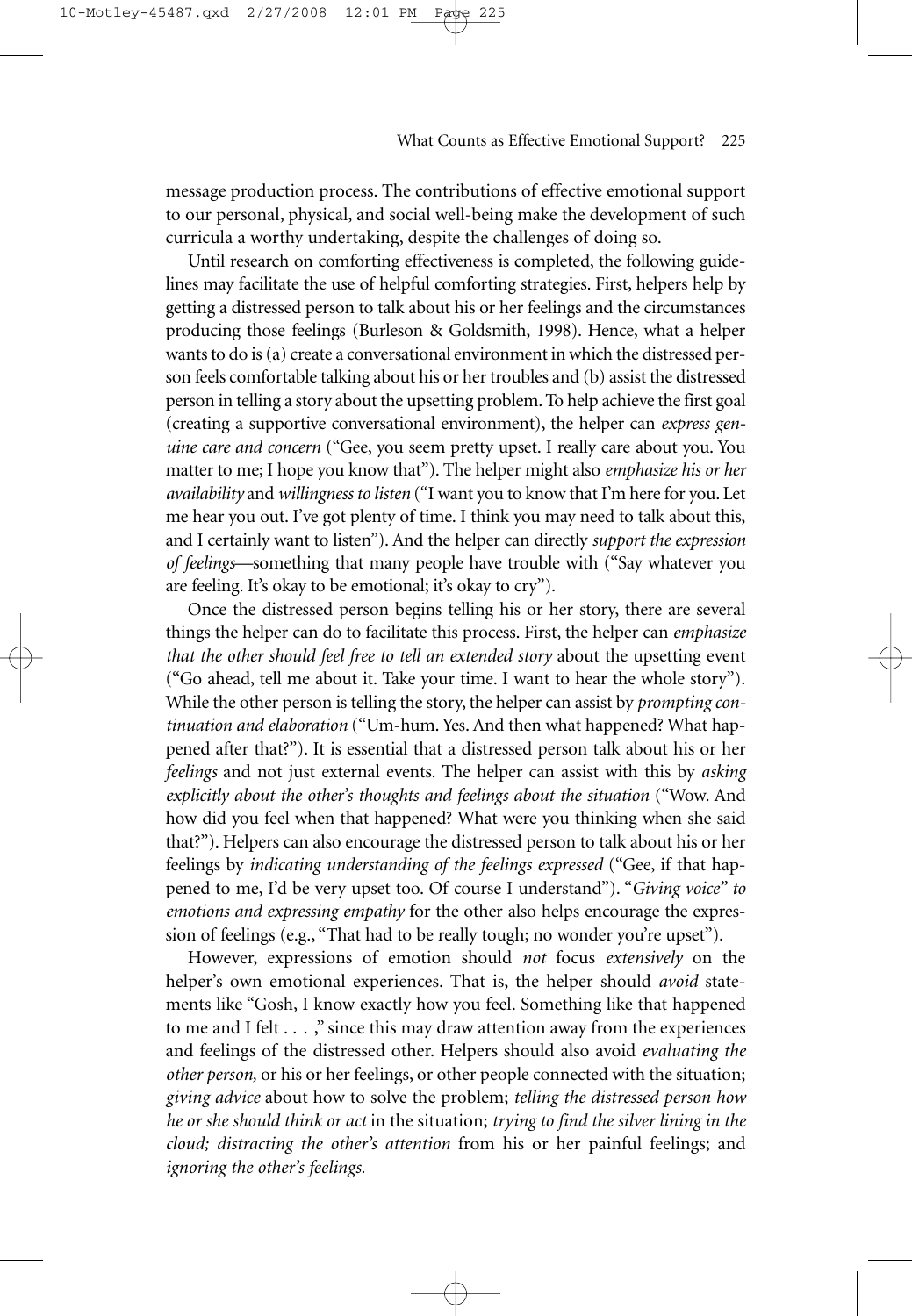In sum, good comforting comes down to helping distressed others work through their troubled feelings about an upsetting event or situation. Good comforters are good listeners—active, involved listeners who are really there for the other and encourage the other in the telling of his or her tale.

## **References**

- Belansky, E. S., & Boggiano, A. K. (1994). Predicting helping behaviors: The role of gender and instrumental/expressive self-schemata. *Sex Roles, 30*, 647–661.
- Bodie, G. D., & Burleson, B. R. (2008). Explaining variations in the effects of supportive messages: A dual-process framework. In C. Beck (Ed.), *Communication yearbook 32.* Mahwah, NJ: Lawrence Erlbaum.
- Burleson, B. R. (1994). Comforting messages: Features, functions, and outcomes. In J. A. Daly & J. M. Wiemann (Eds.), *Strategic interpersonal communication* (pp. 135–161). Hillsdale, NJ: Lawrence Erlbaum.
- Burleson, B. R. (2003a). Emotional support skills. In J. O. Greene & B. R. Burleson (Eds.), *Handbook of communication and social interaction skills* (pp. 551–594). Mahwah, NJ: Lawrence Erlbaum.
- Burleson, B. R. (2003b). The experience and effects of emotional support: What the study of cultural and gender differences can tell us about close relationships, emotion, and interpersonal communication. *Personal Relationships, 10,* 1–23.
- Burleson, B. R., & Goldsmith, D. J. (1998). How the comforting process works: Alleviating emotional distress through conversationally induced reappraisals. In P. A. Andersen & L. K. Guerrero (Eds.), *Handbook of communication and emotion: Research, theory, applications, and contexts* (pp. 245–280). San Diego: Academic Press.
- Burleson, B. R., Holmstrom, A. J., & Gilstrap, C. M. (2005). "Guys can't say *that* to guys": Four experiments assessing the normative motivation account for deficiencies in the emotional support provided by men. *Communication Monographs, 72,* 468–501.
- Burleson, B. R., & Kunkel, A. W. (2006). Revisiting the different cultures thesis: An assessment of sex differences and similarities in supportive communication. In K. Dindia & D. J. Canary (Eds.), *Sex differences and similarities in communication* (2nd ed., pp. 137–159). Mahwah, NJ: Lawrence Erlbaum.
- Burleson, B. R., & Mortenson, S. R. (2003). Explaining cultural differences in evaluations of emotional support behaviors: Exploring the mediating influences of value systems and interaction goals. *Communication Research, 30,* 113–146.
- Burleson, B. R., & Samter, W. (1990). Effects of cognitive complexity on the perceived importance of communication skills in friends.*Communication Research, 17,* 165–182.
- Burleson, B. R., Samter, W., Jones, S. M., Kunkel, A. W., Holmstrom, A. J., Mortenson, S. T., et al. (2005). Which comforting messages *really* work best? A different perspective on Lemieux and Tighe's "receiver perspective." *Communication Research Reports, 22,* 87–100.
- Cialdini, R. B. (2001). *Influence: Science and practice* (4th ed.). Boston: Allyn & Bacon.
- Cunningham, M. R., & Barbee, A. P. (2000). Social support. In C. Hendrick & S. S. Hendrick (Eds.), *Close relationships: A sourcebook* (pp. 272–285). Thousand Oaks, CA: Sage.
- Cushman, D. P., Valentinsen, B., & Dietrich, D. (1982). A rules theory of interpersonal relationships. In F. E. X. Dance (Ed.), *Human communication theory* (pp. 90–119). New York: Harper & Row.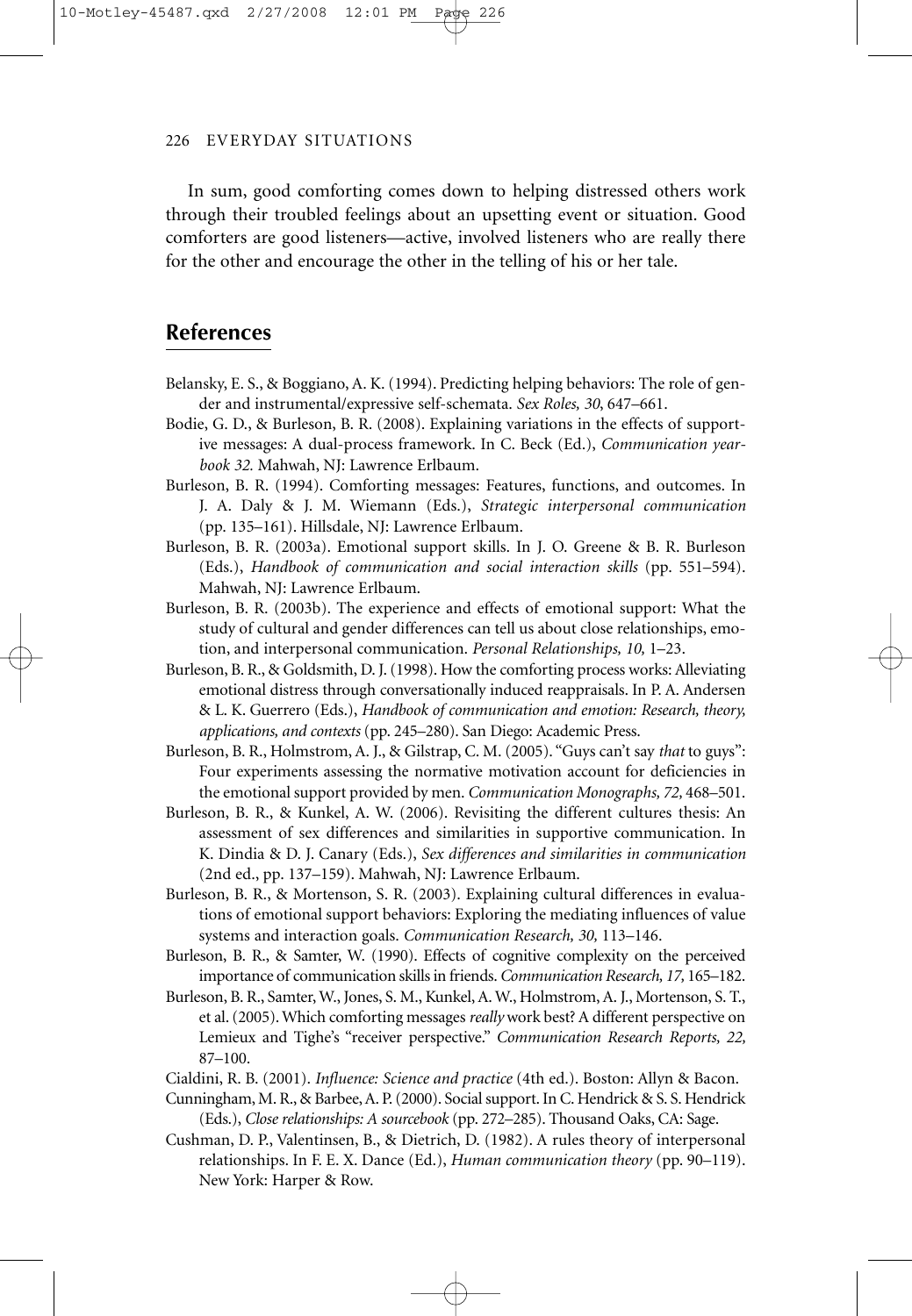Gudykunst, W. B., & Matsumoto, Y. (1996). Cross-cultural variability of communication in personal relationships. In W. B. Gudykunst, S. Ting-Toomey, & T. Nishida (Eds.), *Communication in personal relationships across cultures* (pp. 19–56). Thousand Oaks, CA: Sage.

Holmstrom, A. J., Burleson, B. R., & Jones, S. M. (2005). Some consequences for helpers who deliver "cold comfort": Why it's worse for women than men to be inept when providing emotional support. *Sex Roles, 53,* 153–172.

Jones, S. M., & Wirtz, J. (2006). How *does* the comforting process work? An empirical test of an appraisal-based model of comforting. *Human Communication Research, 32,* 217–243.

Kunkel, A. W. (2002). Explaining sex differences in the evaluation of comforting messages: The mediating role of interaction goals. *Communication Reports, 15,* 29–42.

MacGeorge, E. L., Gillihan, S. J., Samter, W., & Clark, R. A. (2003). Skill deficit or differential motivation? Accounting for sex differences in the provision of emotional support. *Communication Research, 30,* 272–303.

MacGeorge, E. L., Graves, A. R., Feng, B., Gillihan, S. J., & Burleson, B. R. (2004). The myth of gender cultures: Similarities outweigh differences in men's and women's provision of and responses to supportive communication. *Sex Roles, 50,* 143–175.

Petty, R. E., Rucker, D. D., Bizer, G. Y., & Cacioppo, J. T. (2004). The elaboration likelihood model of persuasion. In J. S. Seiter & R. H. Gass (Eds.), *Perspectives on persuasion, social influence, and compliance gaining* (pp. 65–89). Boston: Allyn & Bacon.

- Prentice, D. A., & Carranza, E. (2002). What women and men should be, shouldn't be, are allowed to be, and don't have to be: The contents of prescriptive gender stereotypes. *Psychology of Women Quarterly, 26,* 269–281.
- Samter, W., Burleson, B. R., & Murphy, L. B. (1987). Comforting conversations: Effects of strategy type on evaluations of messages and message producers. *Southern Speech Communication Journal, 52,* 263–284.
- Spence, J. T., & Helmreich, R. L. (1978). *Masculinity and femininity: Their psychological dimensions, correlates, and antecedents.* Austin: University of Texas Press.
- Stroebe, W., & Stroebe, M. (1996). The social psychology of social support. In E. T. Higgins & A. W. Kruglanski (Eds.), *Social psychology: Handbook of basic principles* (pp. 597–621). New York: Guilford Press.
- Tannen, D. (1990). *You just don't understand: Women and men in conversation.* New York: William Morrow.
- Uno, D., Uchino, B. N., & Smith, T. W. (2002). Relationship quality moderates the effect of social support given by close friends on cardiovascular reactivity in women. *International Journal of Behavioral Medicine, 9,* 243–262.
- Wills, T. A., & Fegan, M. F. (2001). Social networks and social support. In A. Baum, T. A. Revenson, & J. E. Singer (Eds.), *Handbook of health psychology* (pp. 209–234). Mahwah, NJ: Lawrence Erlbaum.
- Wood, J. T. (2000). Relational culture: The nucleus of intimacy. In J. T. Wood (Ed.), *Relational communication: Continuity and change in personal relationships* (2nd ed., pp. 76–100). Belmont, CA: Wadsworth.

AUTHOR'S NOTE: The author wishes to acknowledge Melanie Taylor Harris for her assistance with data collection for Study 1, Amanda J. Holmstrom and Cristina M. Gilstrap for their assistance with data collection for Study 2, and Graham D. Bodie, Amanda J. Holmstrom, and Jessica J. Rack for their assistance with data collection for Study 3.